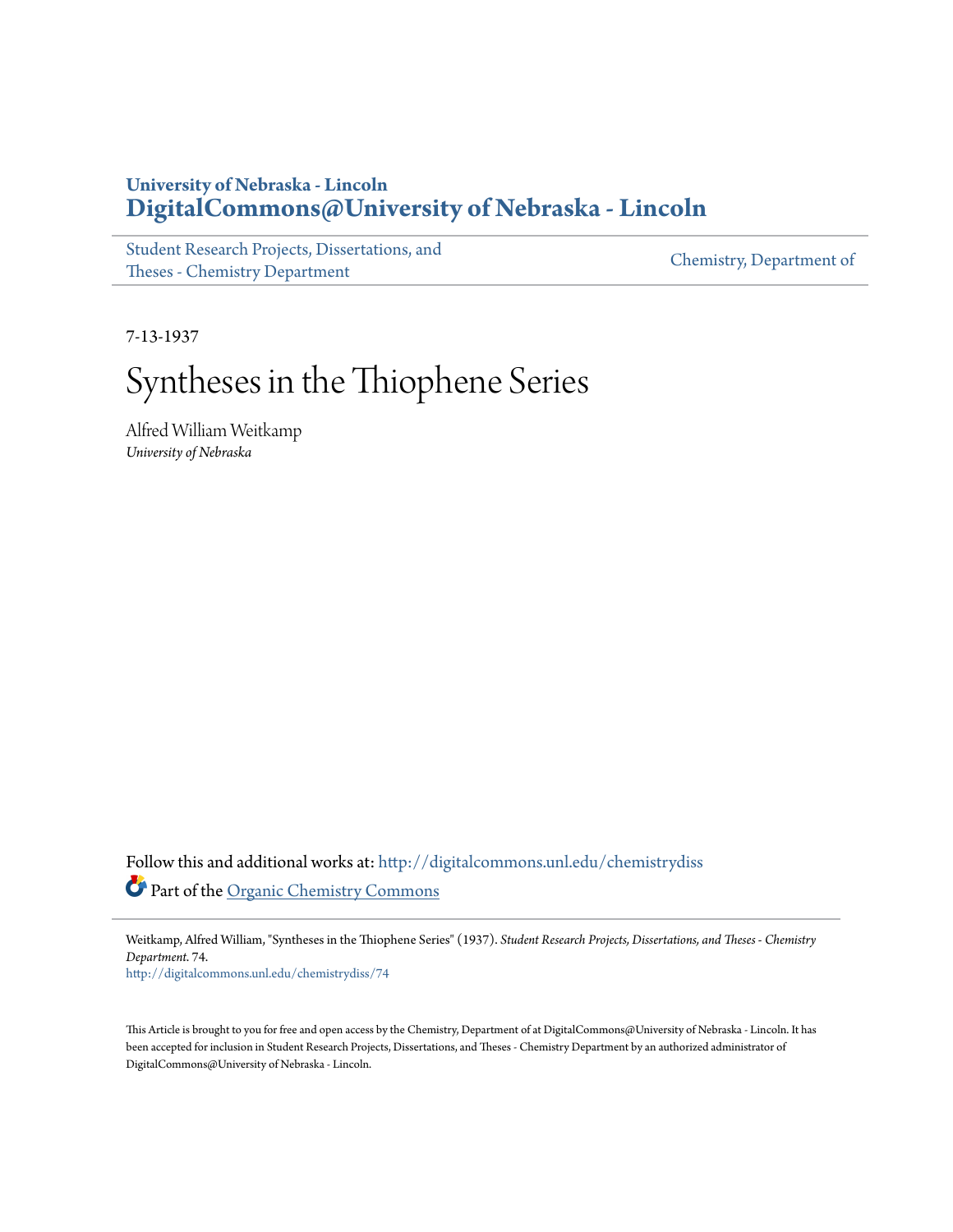# **Syntheses In The Thiophene Series**

*by* 

ALFRED WILLIAM WEITKAMP

# $\Gamma$  hesis

 $7.2.7.2$ 

لأمار نانا المتواردة..أوهم

PRESENTED TO THE FACULTY OF THE GRADUATE COLLEGE IN THE UNIVERSITY OF NEBRASKA IN PARTIAL FULFILLMENT OF REQUIREMENTS FOR THE DEGREE OF DOCTOR OF PHILOSOPHY DEPARTMENT OF CHEMISTRY

> LINCOLN, NEBRASKA JULY 13, 1937,

<sup>~</sup>; ; ~ ~ ; \ /;:. ~ :\_: : : : : . ~. '-. *\_:* . ... . .. ,, ..., -- - - - - .

... .... ... ...... --- --- --- - . . . ..., .. ..., ..., - -- - -- - - : . : : . : : : ~ ~ -: ~:: ..., \_\_ -"'- - -\_ - - --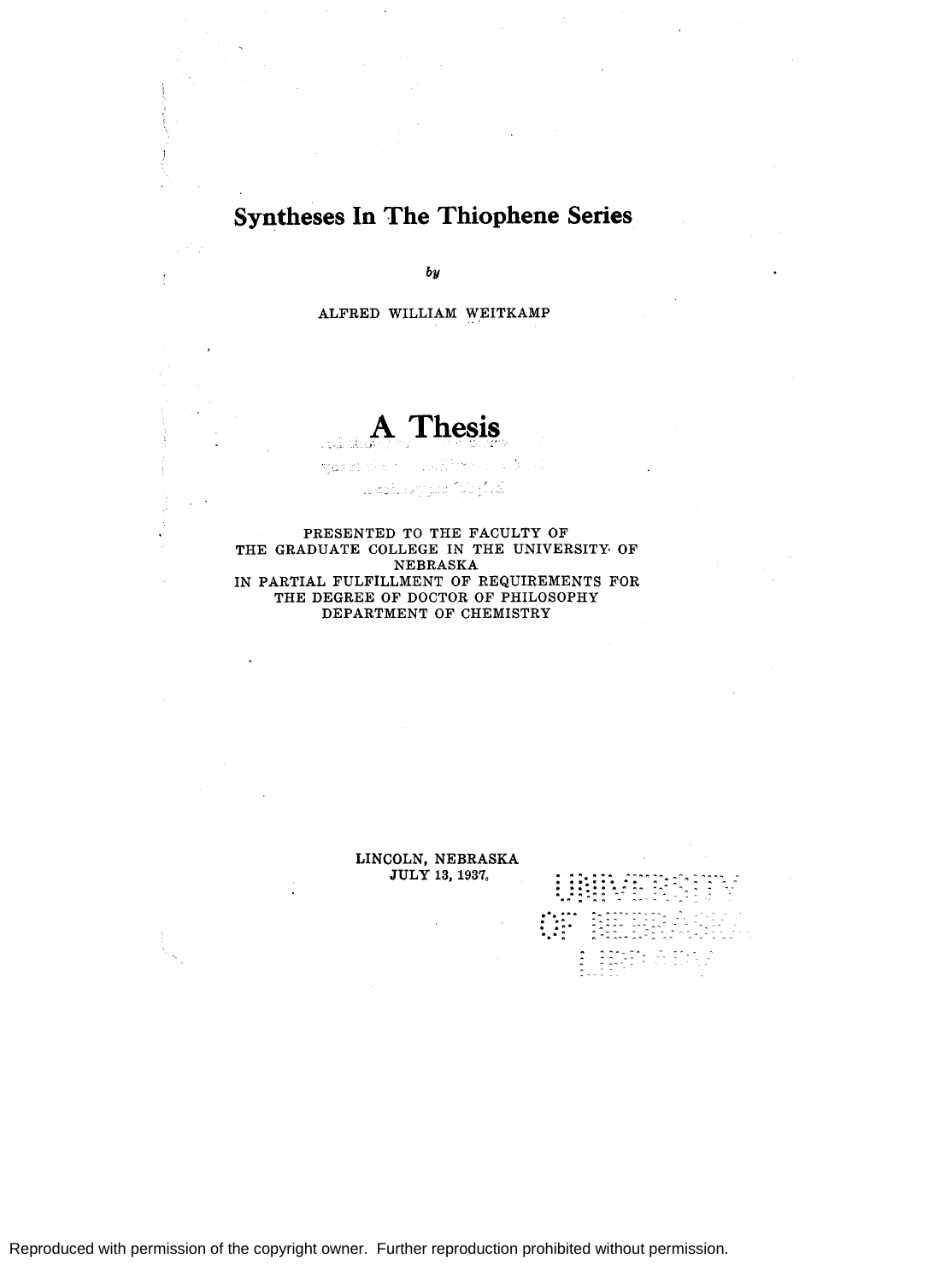The writer wishes to thank Dr. Cliff S. Hamilton for his many helpful suggestions.

 $\mathcal{L}$ 

Reproduced with permission of the copyright owner. Further reproduction prohibited without permission.

 $\ddot{\cdot}$  .

**SHOW** CONS

والبيدة

tina et Zuita

·. :" :"': . . . "'.... . . . "' .. .. "': .. : ,..: :,\_\_ .... " - " - "

. ·.:··: :·::·:··:::: "'. .. . . .. ... . ... . . "' .......... : . . .. . . . . . . . . . . ... . . ·. *:* .. : ... . . : *:* . : : . . . . . . .. ... . . : .·::·~:::.:: .. :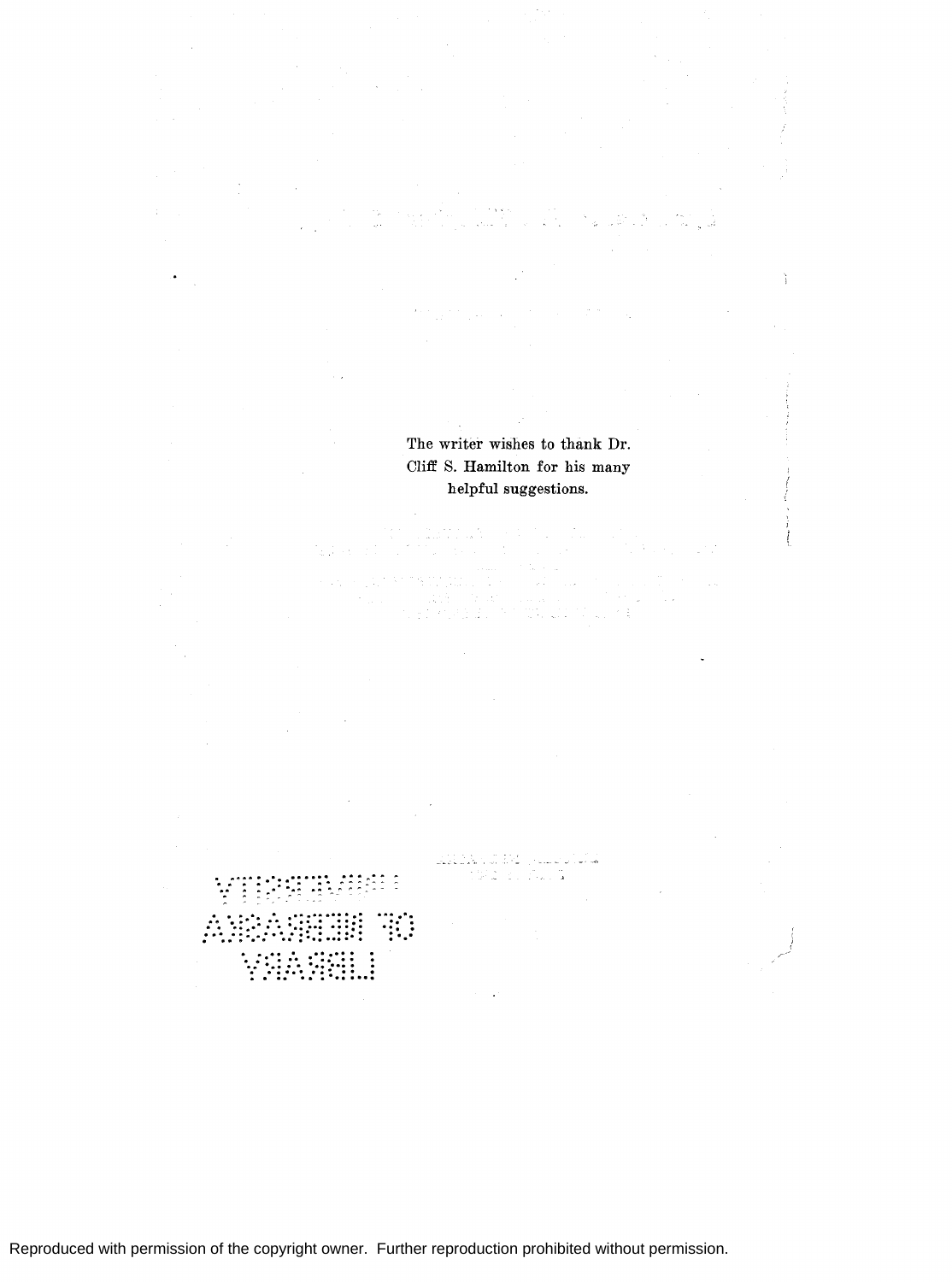**INTRODUCTION** 

The importance of organic arsenicals in therapy is too well known to require more than passing mention. Many heterocyclic types have been studied. Prominent in this group  $\int_{1}^{1}$  are the arsenic derivatives of thiophene prepared by Finzi<sup>1,2,3,4,5</sup>  $\circ$  and Steinkopf<sup>6</sup>. In these cases arsenic is substituted in one of the alpha positions whereas the other alpha position is  $\frac{1}{\beta}$  occupied by H, Br, I, or CH<sub>3</sub>, all positive groups. It is of interest to note that in no case has a negatively substituted thiophene been .arsenated. Finzi failed in his attempts to apply the reactions of Bechamp and Bart to aminothiophene. The Grignard reaction cannot be applied to carbonyl derivatives of thiophene, such as the aldehydes, ketones, acids and esters on account of secondary reaction with the carbonyl group. As a consequence, the known arsenicals with but one exception have been prepared from the corresponding mercurials. Steinkopf and coworkers<sup>7,8</sup> state that negative substituents hinder mercuration and under conditions of their experiments 2-nitrothiophene did not react. In a later publication Steinkopf6 reports the mercuration of thiophenic acid. Volhard<sup>9</sup> obtained a double compound. of acetothienone, with mercuric chloride, but no true mercurials.

The purpose of this investigation was to consider the mercuration of negatively substituted thiophenes as a means of getting to the corresponding arsenicals. Benzothienone and to a lesser degree acetothienone and nitrothiophene have been studied.  $\sqrt{8}$  studied.

# **DISCUSSION**

#### **A. Mercuration of Benzothienone**

 $\circ$ 

 $\boldsymbol{\alpha}$ 

 $\overline{N}$  $% \mathbb{R} \rightarrow \mathbb{R}$ 

 $\mathbf{v}$ 大

 $\mathcal{L}$ 

Benzothienone mercurated very slowly at room temperature in a buffered alcholic solution of mercuric chloride. The results were completely unsatisfactory.

 $\searrow$ Mercuration proceeded rapidly by fusion of the ketone with mercuric acetate. There was produced a complex substance (3) whose constitution has been made the subject of considerable investigation. It appears that a monoacetoxymercuri derivative formed first but reacted. rapidly to form the ''complex.'' Small amounts of the monomercurated derivative  $(4)$  were always isolated. Its structure was established by conversion to the corresponding iodo compound by cleavage with iodine and potassium iodide. Gilman's work on superaromaticity<sup>10</sup> made it seem probable that mercuration had occured in the alpha or 2 position. Unfortunately the physical

**--3-**

**335689** 

........... ...  $\mathbb{C}^{n}_{\mathbb{R}}$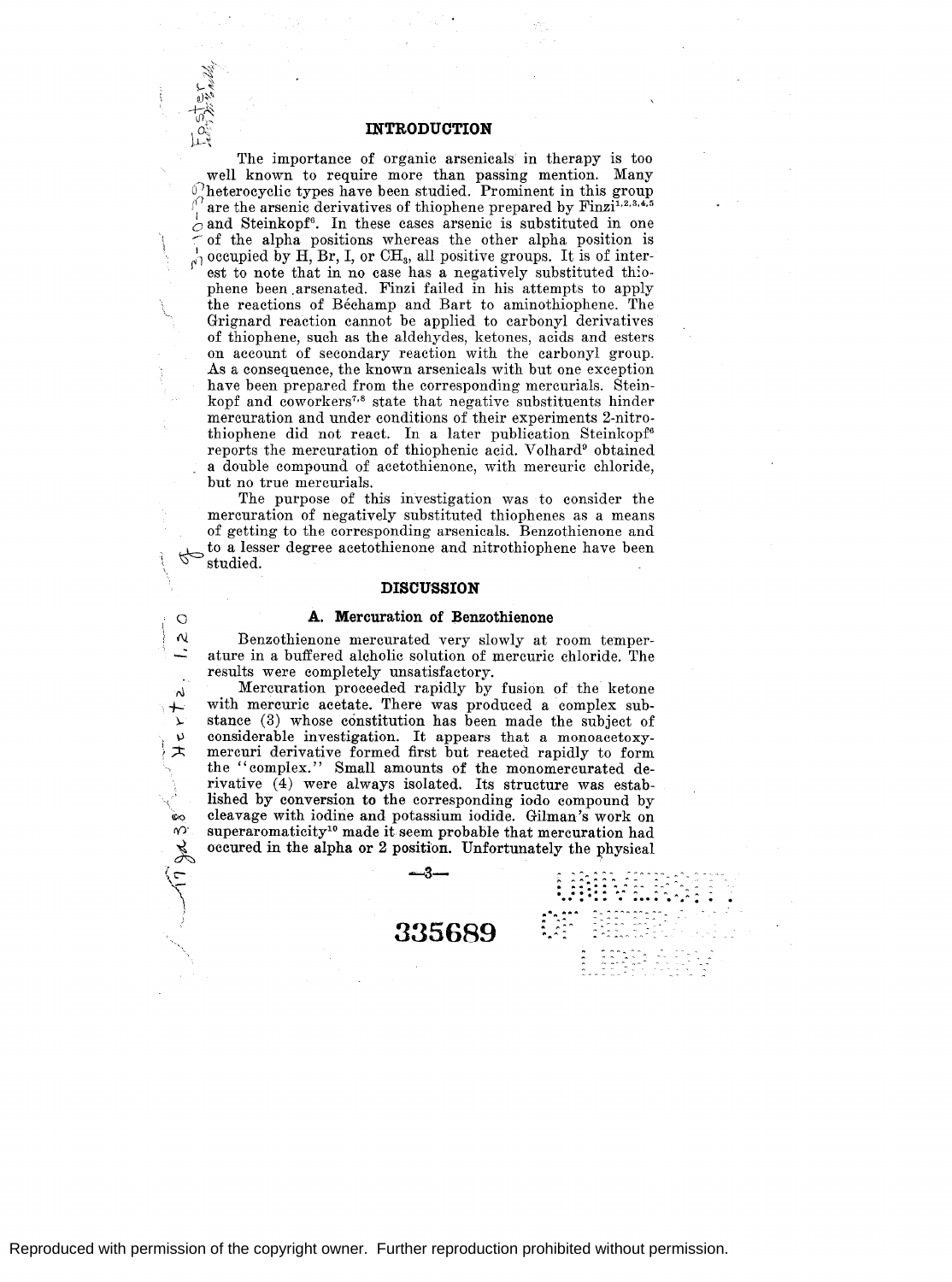constants of 2-iodo-5-benzothienone are not found in the literature. However, *it* was conveniently synthesized from 2-iodothiophene and benzoyl chloride by means of the Friedel-Crafts reaction (6). Both this product and the one obtained from the mercurial melt at 129.5-130° C. and the melting point shows no depression when the two are mixed. This not only establishes the position of monomercuration but brings mercuration into line with the other superaromatic properties of benzothienone.

The complex mercurial was studied in greater detail. Purification is best accomplished by recrystallization from glacial acetic acid. The substance crystallizes in characteristic lenticular plates which melt sharply at 202° C. Analysis indicates a ratio of two atoms of sulfur to three atoms of mercury, and furthermore this ratio is unchanged by repeated recrystallizations. In other words, the molecular complex consists of two benzothienone nuclei substituted with three acetoxymercuri groups. There can be no doubt that it is a compound rather than a fortuitous mixture. It may be considered as being a double compound of one mole of a monomercurial with one mole of a dimercurial.

The ''complex'' was subjected to cleavage with iodine and potassium iodide yielding a mixture of iodobenzothienones. By prolonged fractional crystallization from alcohol this mixture was separated into pure, crystalline, 2-iodo-5-benzothienone and a gummy residual mixture. Apparently the monomercurial, 2-acetoxymercuri-5-benzothienone, is one component of the "complex." It was observed that when the "complex" was refluxed for several hours in methyl cellosolve solution in the presence of excess mercuric acetate the mercury content was increased to that required by theory for a diacetoxymercuribenzothienone. (8). From this, by cleavage with iodine and potassium iodide, was produced the corresponding diiodide  $(9)$  as a clear amber, viscous, gummy oil, identical with the second component of the above mixture, but more nearly pure. Since it has been demonstrated that one of the mercury atoms occupies the alpha or 2 position, the number of possible structures for the dimercurial or analogous diiodide is limited to five. Whereas the concept of superaromaticity<sup>10</sup> anticipated the location of the first entering substituent, it did not suggest the next most aromatic position of the benzothienone nucleus, that is to say, the location of the second entering group. With almost equal probability it could have been expected that mercuration had occurred in any one of the five different available positions, two of which are ortho, two meta, and one para to the carbonyl group. The benzene analogue, benzophenone, is reputed to mercurate ortho, although the carbonyl group normally directs \

... : .. :~: .. ":'"·:··:~ ::::::: ................. :-.::::::: ,. ' ,.. - <sup>~</sup>- ~ ~ ............ ,,. ............... "" ....... . . ·: · .. : .. · ...... ·.::.: .:::: .:: : *:·· .. ·:·.·:··.:::..: .. ::·:* :·.· ·.. : .. : *:.* . . : *:* . : : "' ............. . : ... "';: .. :~·:":. .. :: ... :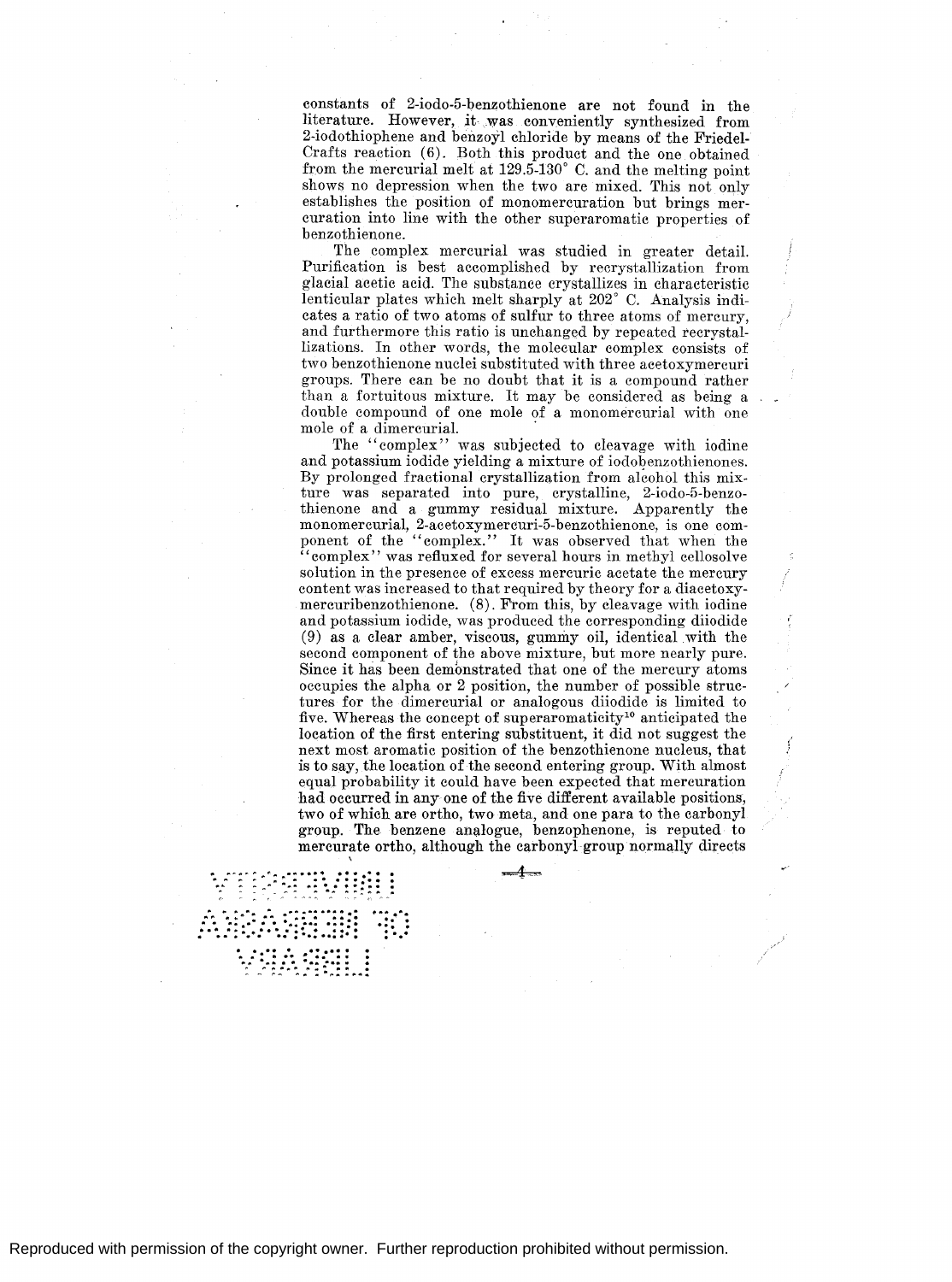meta. The possibility of para substitution must not be overlooked because mercuration is often at variance with the usual rules of orientation.

It was possible to synthesize independently three of the five necessary isomeric diiodobenzothienones. The three isomeric iodobenzoyl chlorides were condensed with thiophene by means of the Friedel-Crafts reaction. The three monoiodobenzothienones (15, 20, 23) thus obtained were mercurated (16, 21, 24) by fusion with mercuric acetate yielding monomercurials only. From these by cleavage with iodine and potassium iodide were produced the three isomeric diiodides (17, 22, 25). It is worthy of note that in each instance the \ presence of iodine on the benzene nucleus prevented the formation of any complex mercurials or dimercurials as in the case of benzothienone, mercuration occurring in the 2 position exclusively. This is suggestive that in the case of benzothienone the second atom of mercury enters the benzene nucleus and that one of the three diiodides would prove to be identical with the product obtained from the dimercurial. The meta and para isomers are well defined crystalline solids. The ortho isomer is a clear amber, viscous, gummy oil, identical in appearance with the one to which we have already referred. In the absence of physical constants comparison of physical properties is meaningless. Hence it was necessary to prepare derivatives.

The synthetic product on nitration (18) yielded a crystalline mononitro derivative, while bromination produced an oil. The product from the mercurial would not nitrate under identical conditions (Note 1), but reacted with bromine to produce a mixture of crystalline substances. It would seem that the two substances are isomeric rather than identical. It was beyond the scope of this investigation to synthesize independently the two lacking diiodides.

#### NOTE 1.

On one occasion a trace of a crystalline nitro compound melting at 168° C. was isolated. This was shown to be the nitro derivative of 2-iodo-5-benzothienone (19) which was present as an impurity.

At this point the line of attack was shifted from iodo to bromo derivatives. *A* check of the literature revealed that 2, 3-dibromo-5-benzothienone had been synthesized by Steinkopf<sup>11</sup> from 2,3-dibromothiophene and benzoyl chloride, and also by direct bromination of benzothienone. It is a crystalline solid melting at 80° C.

On account of the great tendency for bromine to substitute in the thiophene nucleus, it was necessary to determine the conditions under which it could be used safely as a cleavage agent. *A* sample of 2 - chloromercuri - 5 - benzothienone was

į. ..,..,I

 $-5-$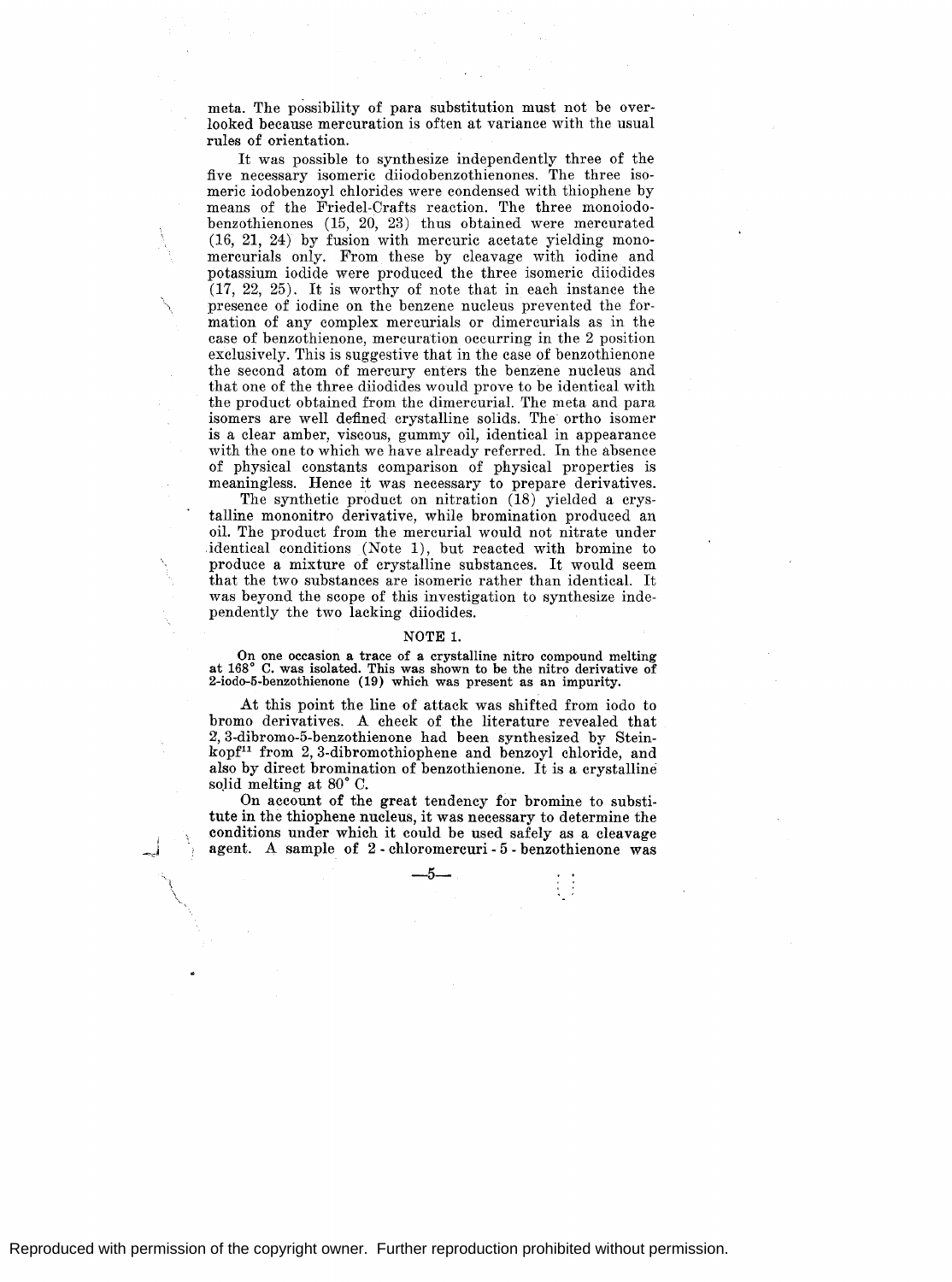cleaved with the calculated amount of bromine in a solution containing three molar proportions of potassium bromide. 2- Bromo-5-benzothienone (7) formed quantitatively. The amounts of bromine and potassium bromide were doubled and yet only the monobromide formed. Obviously such a solution could be used safely. *A* sample of benzothienone was treated with excess bromine in chloroform solution. Under these conditions monobromination occurred, yielding 2-bromo-5-benzothienone identical with the product from the mercurial. The product from both sources, alone or mixed, melts at 76° C. Its physical constants have not yet appeared in the literature. Treatment of the monobromide with liquid bromine without a solvent gave rise to a dibromide (10) melting at 80° C. which was identical with Steinkopf's<sup>11</sup> 2, 3-dibromo-5-benzothienone.

Cleavage of the dimercurial with bromine and potassium bromide under the conditions discussed above produced a dibromide (10) melting at 80° C. Admixture with Steinkopf's dibromide caused no depression of the melting point.

Thus it has been shown that the dimercurial is 2,3-diaeetoxymercuri-5-benzothienone. Furthermore the complex mercurial has a molar proportion of 2-acetoxymercuri-5-benzothienone and of 2,3-diacetoxymercuri-5-benzothienone.

The gummy oil obtained from the dimercurial by cleavage with iodine and potassium iodide is 2,3-diiodo-5-benzothienone. Since this fails to undergo nitration it follows reasonably but not rigorously that the nitration product of the isomeric gummy oil, 2-iodo-5-o-iodobenzothienone, is 2-iodo-3-nitro-5-o-iodobenzothienone.

Finally, the superaromaticity of the beta or 3 position of alpha substituted benzothienones has been established by nitration, bromination, and mercuration reactions.

In the search for ways and means to purify 2-acetoxymercuri-5-benzothienone it was observed that it was converted into the corresponding chloride (5) by addition of calcium chloride to the acetone solution of the mercurial. The chloride is practically insoluble in most organic solvents but recrystallizes readily from ethyl cellosolve. This suggested the use of ethyl cellosolve as a reaction medium. Instead of using the customary mercuric chloride buffered with sodium acetate, it was more convenient to buffer with mercuric acetate and use a correspondingly smaller amount of mercuric chloride. A mixture of the ketone with the mercury salts was refluxed for about an hour in ethyl cellosolve solution. The yield of mercurial was 40% of the calculated. amount. Repeated use of the same sample of solvent built up a considerable concentration of acetic acid. Since this did not affect the yields appreciably,

 $-6$   $-$ 

,!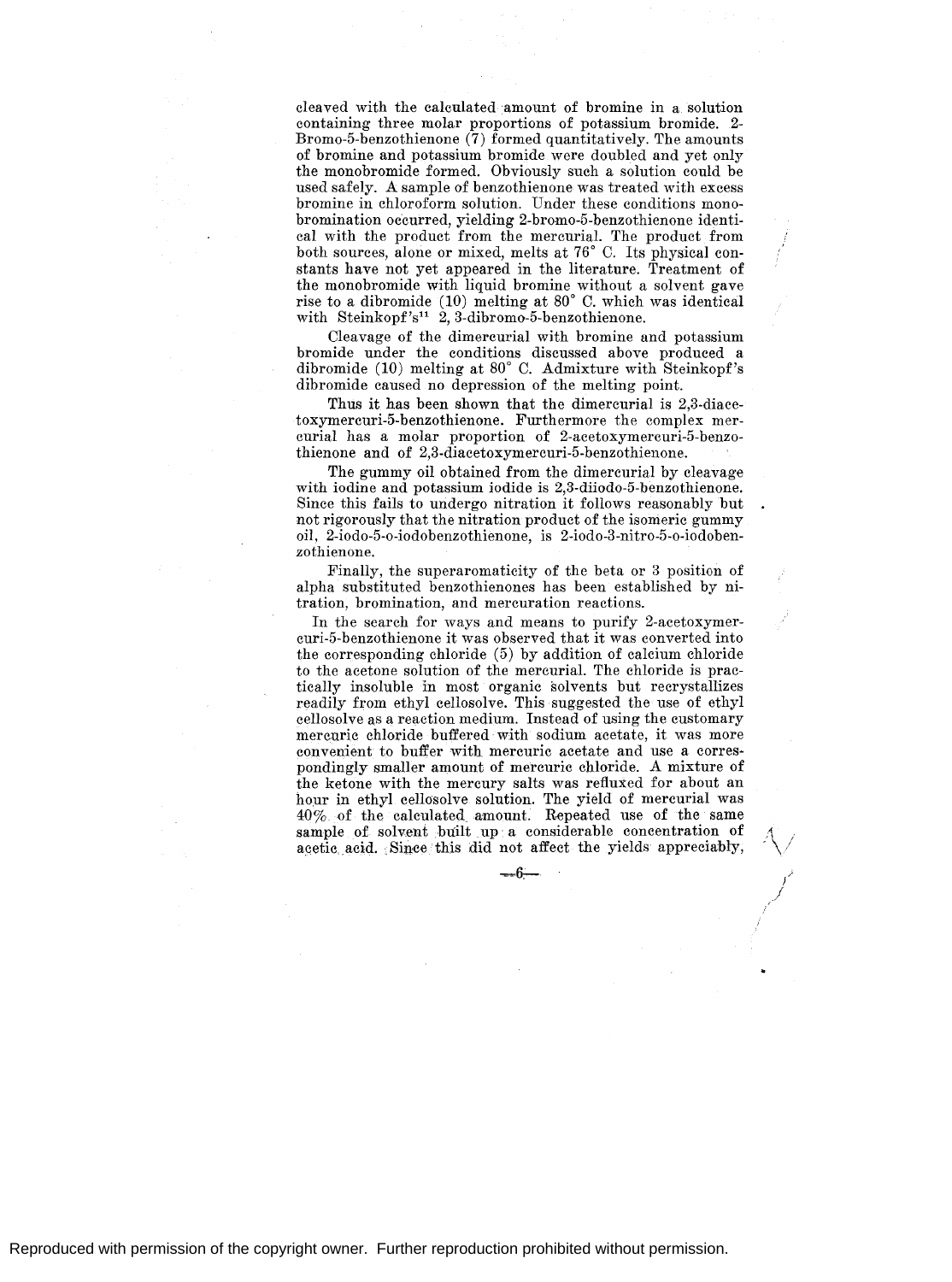glacial acetic acid was substituted and the reaction carried out according to the equation

# $R-H + AcO-Hg-Cl = R-Hg-Cl + HOAc$

The yield was practically quantitative. This mercurial was used in the preparation of arsenicals.

# **B. Arsenation of Benzothienone**

Some of the usual methods of arsenation were considered briefly in the introduction. The arsenicals of benzothienone were prepared from 2-chloromercuri-5-benzothienone by action of arsenic trichloride. This was the method which Finzi and his coworkers have applied successfully to the mercurials of thiophene and of the positively substituted thiophenes. It appears that the presence of a negative substituent does not seriously affect the reactivity of the mercurial.

First attempts to carry out the reaction were made using arsenic trichloride in benzene and in xylene solution. This procedure had been found to work well with certain furan mercurials. However, in the case of 2-chloromercuri-5-benzothienone there was no evidence of reaction even after prolonged heating at the reflux temperature. In the absence of a solvent, arsenic trichloride was found to react rapidly at moderate temperatures. At 50-70° C. the reaction was complete within a few minutes and the yield of arsenicals was quantitative as calculated from the amount of mercuric chloride precipitated. Presumably all three of the arsines were formed but only the dichloroarsine and the tertiary arsine have been isolated. Due to the large excess of arsenic trichloride used the dichloroarsine (11) was the predominant product. The tertiary arsine was isolated by virtue of its being an alkali insoluble residue so that even very small amounts were easily detected. The diarylchloroarsine was never present in sufficiently large amounts to be separated from the dichloroarsine by fractional crystallization.

These negatively substituted thiophene arsenicals stand intermediate between benzene arsenicals and furan arsenicals in the strength of the carbon-arsenic bond. Scission of arsenic from 5-benzothienyl-2-dichloroarsine is easily accomplished by dilute mineral acids. Unlike the *a* furan arsenicals this carbon-arsenic bond is sufficiently stable to permit hydrolysis to the corresponding arsineoxide (12) and oxidation to the arsonic acid  $(13)$ . The arsonic acid loses a molecule of water at 140° C. (14). 1.2.7

# **0. Mercuration of Acetothienone**

On account of the toxicity of the unsubstituted benzene nucleus it was desirable to consider the possibility of the

 $-7$   $-$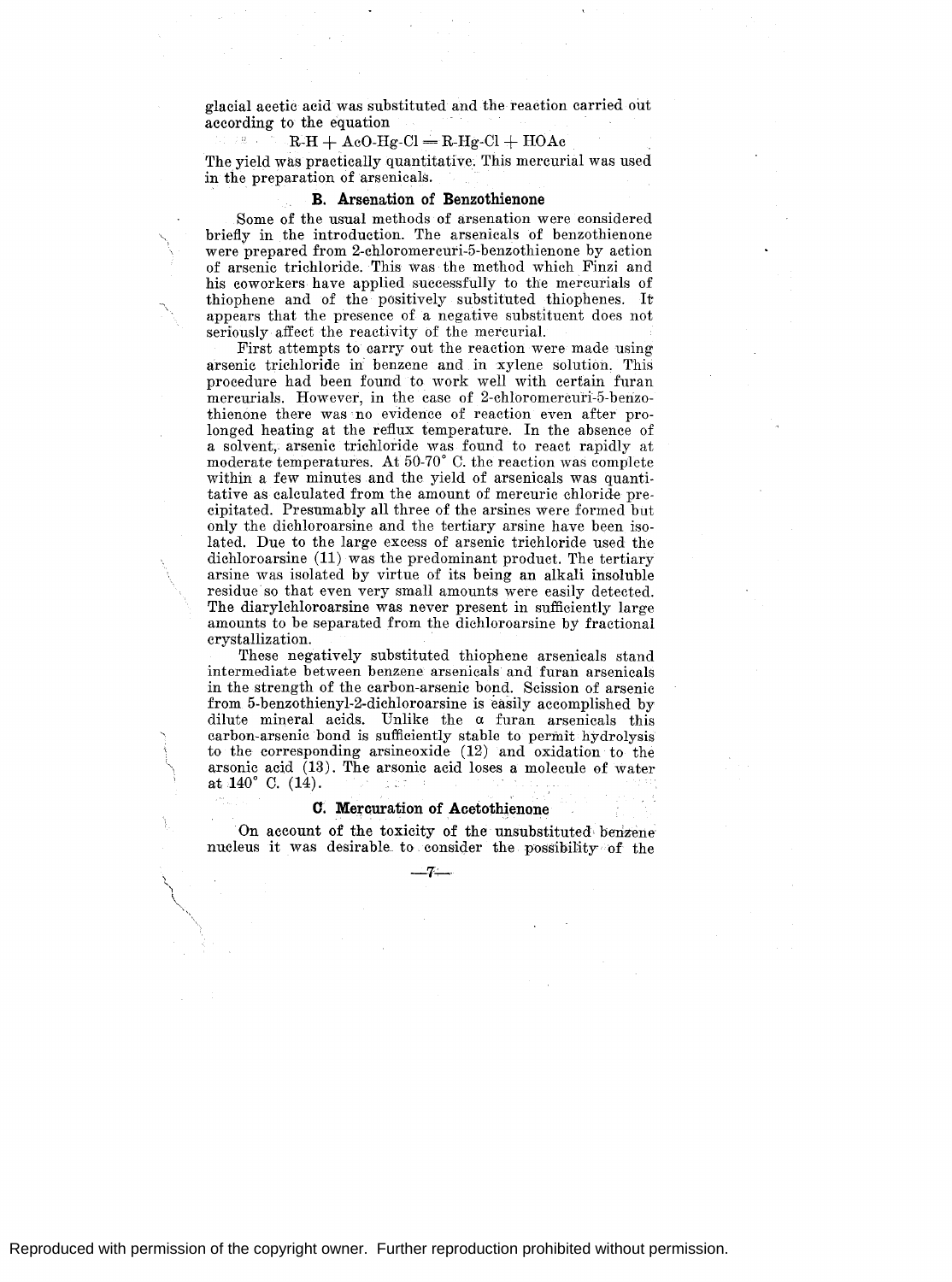preparation 0£ an arsonated aliphatic thiophene ketone. 2-Iodo-5-acetothienone was treated with arsenic trichloride and sodium in xylene solution. Deep-seated decomposition occurred at the melting point 0£ sodium. No arsenicals were isolated.

As in the case 0£ benzothienone, mercurials 0£ acetothienone were hitherto unknown with the exception of the double compound with mercuric chloride reported by Volhard.<sup>9</sup>

The action of mercuric chloride and mercuric acetate, singly or in combination, on acetothienone and 2-iodo-5-acetothienone under widely varying conditions failed to produce adequate yields of a monomercurial. In most cases insoluble, powdery precipitates were obtained, which were shown by analytical or chemical evidence to be dimercurials. In general the structures have not been established. The conditions employed were fusion with mercuric acetate, refluxing with a mixture of mercuric acetate and mercuric chloride in glacial acetic acid or ethylene glycol diethyl ether and reaction with a buffered alcoholic solution of mercuric chloride either at room temperature or at the boiling point of ethyl alcohol.

It has been shown that in the buffered alcoholic solution (30, 33) mercuration occurred by replacement of two of the alpha hydrogens of the side chain. When the mercurials thus obtained from acetothienone and 2'-iodo-5-acetothienone were cleaved with iodine and potassium iodide,  $\varphi$ -diiodoacetothienone (31) and 2-iodo-5- $\omega$ -diiodoacetothienone (34) were formed. The respective structures were established by hydrolysis with 5 N alkali which yielded 5-thiophenic acid and 2-iodo-5-thiophenic acid. The other product, methylenediiodide, was not isolated but the characteristic odor gave ample indication of its presence.

Mercuration of the side chain leads to mercurials of little interest. Due to enolization, the hydrogen atoms adjacent to a carbonyl group are very reactive and the reactivity is roughly in inverse proportion to the acidity of the medium. However, there is a limit beyond which increase of the hydrogen ion concentration completely inhibits mercuration. In glacial acetic acid enolization is sufficiently repressed for the alpha hydrogen of the thiophene nucleus to react competitively with the alpha hydrogens of the side chain. By use of this solvent, a mixture of mercurials was formed from acetothienone. *A* methyl cellosolve soluble fraction containing considerable 2-chloromercuri-5-acetothienone (28) was extracted from the mixture. The presence of this mercurial was demonstrated by the fact that cleavage with iodine and potassium iodide yielded a mixture of iodoacetothienones from which 2-iodo-5-acetothienone was isolated by steam distillation.

*A* second method of repressing enolization depends on the

-8-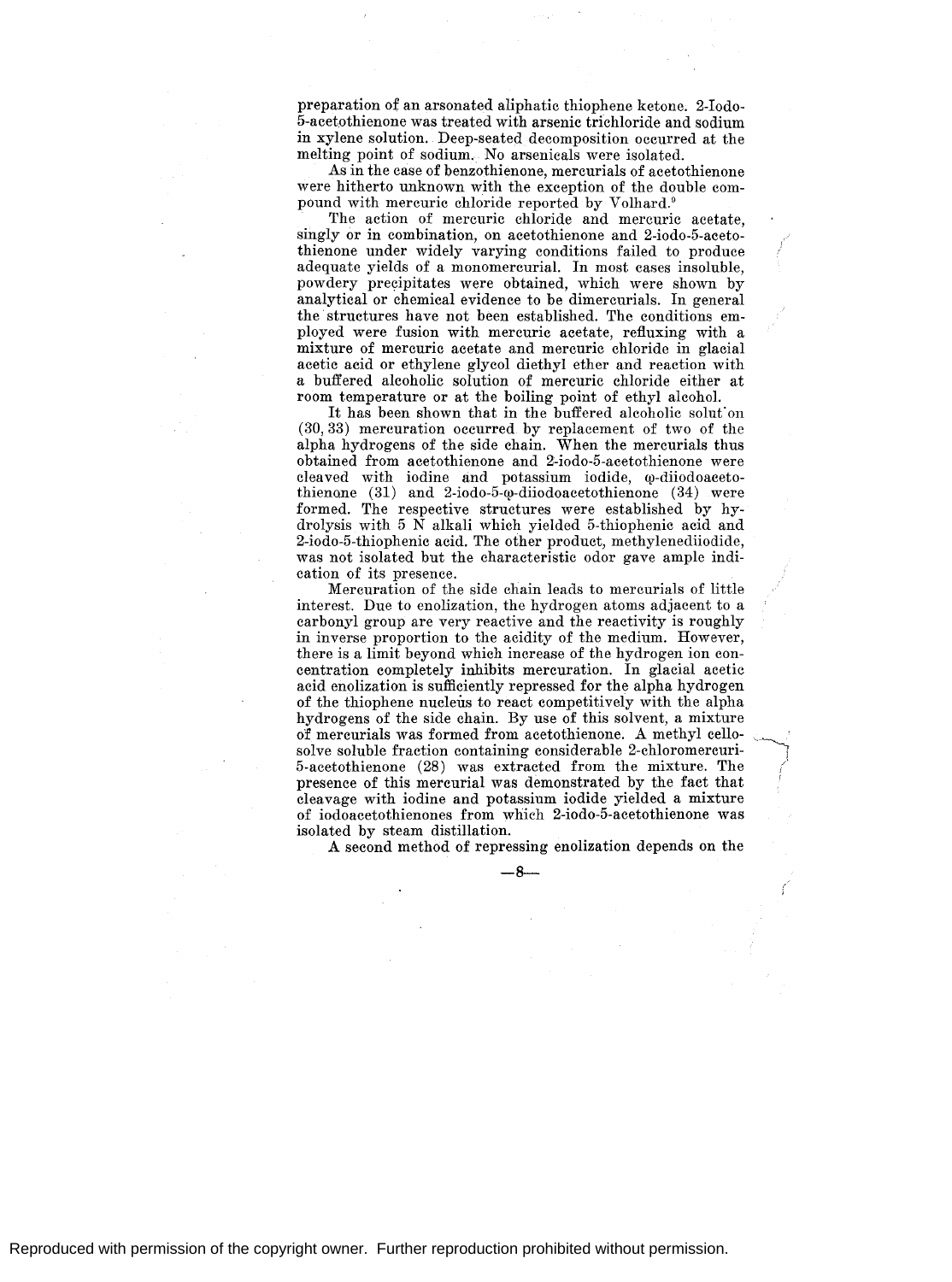use of a solvent with a low dielectric constant. The diethyl ether of ethylene glycol permitted mercuration (29) but unfortunately dimercuration occurred. The structure of this dimercurial has not been established. Its iodine cleavage product is an oil comparable to 2,3-diiodo-5-benzothienone and may be the acetothienone analogue.

It seems likely that in order to mercurate an aliphatic thiophene ketone in the 2 position the alpha hydrogens of the side chain will need to be protected.

#### **D.** Mercuration of Nitrothiophene

It was formerly believed by some investigators<sup>7,8</sup> that nitrothiophene could not be mercurated. However, nitrothiophene has been found to react with a mixture of mercuric chloride and mercuric acetate. In' gfacial acetic acid a dimercurial (35) was formed. When ethyl alcohol was used as the solvent a monomercurial (36) resulted. These reactions were carried out at the respective boiling points. The structures were not proved but by analogy with benzothienone it seems reasonable to suppose that mercuration has occurred in the 2,3 and 2 positions respectively.

# **E. The Friedel-Crafts Synthesis**

The substitution of tin. tetrachloride for aluminum chloride in the classical Friedel-Crafts synthesis of thiophene ketones by Stadnikov and his coworkers<sup>12,13</sup> increased the yield from approximately 50% to about 90%. The original investigators described the acetylation and benzozylation of thiophene by the use of acetyl chloride and benzoyl chloride.

The reaction has been indispensible in this investigation, both from the standpoint of the preparation of starting materials and of reference compounds.

It has been of interest to note some of the limitations of the reaction. Iodothiophene can be acetylated (32) and benzoylated (6) in the available alpha position. It is advantageous to substitute acetic anhydride for acetyl chloride in this acetylation. The yields are on the order of 75% of the theoretical. Substituted benzoyl chlorides react normally with thiophene. In the case of the three isomeric iodobenzoyl chlorides (15, 20, 23) the yields of ketone are excellent. Since iodine is an orthopara directing group the meta iodobenzoyl chloride reacts a bit sluggishly.

. Ethylchloroqarbonate, chloroacetic acid and benzenesulfonyl chloride do not react with thiophene in the presence of tin tetrachloride, in benzene solution at room temperature.

\_9;\_.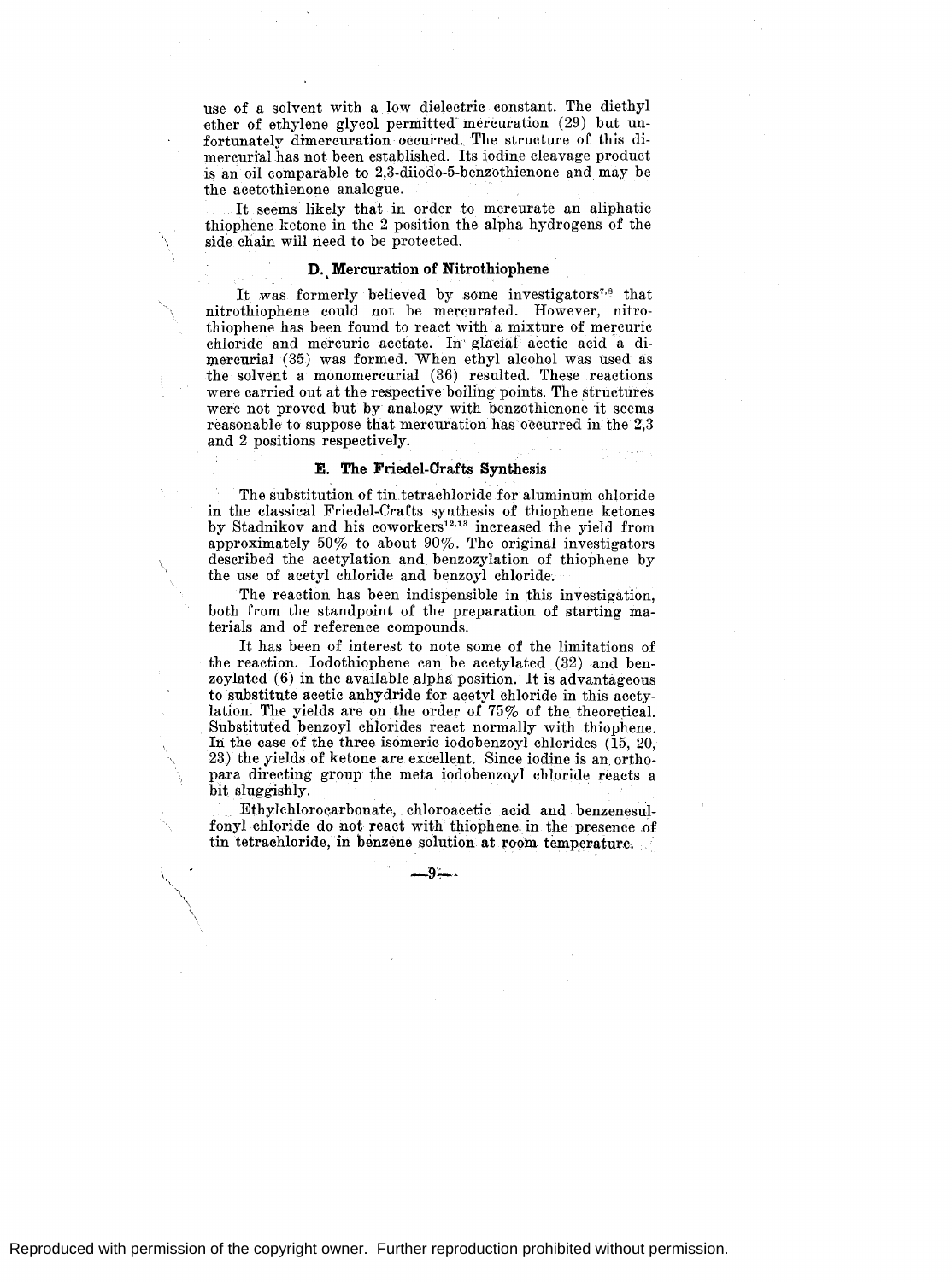#### **EXPERIMENTAL**

# **1. Thiophene**

The general procedure outlined in  $Org. Sym.<sup>14</sup>$  for the reduction of sodium succinate with phosphorous trisulfide was followed with excellent results. Two modifications were introduced; (a) the reaction mixture was diluted with an equal weight of fine dry sand; (b) the phosphorous trisulfide was reduced to a suitable state of subdivision by use of a kitchen sized food grinder.

I

The yield of product boiling at 82.5-84.5° C. was 46% of the theoretical on 14 runs. The literature reports 25-30%.

# **2. Benzothienone12· 13**

To 67.2 g. (0.8 mol) of thiophene in 700 cc. dry benzene was added 112.4 g. (0.8 mol) of benzoyl chloride. The mechanically stirred mixture was cooled (Note.1) with tap water during the dropwise addition of 208.4 g. of tin tetrachloride. After addition was completed the mixture was allowed to come to room temperature for several hours and then left *in*  the refrigerator over night. Water was added to decompose the crystalline addition product. The benzene layer containing the ketone was washed several times to insure the complete removal of tin tetrachloride and then steam distilled to remove the benzene. The residue consisted of crude ketone, which, after two crystallizations from alcohol melted at  $55^{\circ}$  C,; the yield, 90% of the theoretical.

#### NOTE 1.

If the temperature was allowed to rise much above room temperature, some tarring occurred. Cooling with ice retarded the re-<br>action unnecessarily.

# **3. Sesquiacetoxymercuribenzothienone**

# ''The Complex Mercurial''

A mixture of 18.8 g. (0.1 mol) of benzothienone with 48 g. (0.15 mol) of mercuric acetate was heated on the steam bath for 10 hours. The crude product was washed with acetone to remove acetic acid and some gummy impurities and then recrystallized from glacial acetic acid. This mercurial is soluble in the cellosolves but difficultly soluble in the other organic solvents. It crystallizes from glacial acetic acid in lenticular plates which melt sharply at 202° C. The yield under these conditions was about  $90\%$ . The substance formed over wide ranges of temperature and concentrations. In fact, it was not possible td modify the procedure to obtain good yields of  $2$ -acetoxymercuri-5-benzothienone.

-HJ-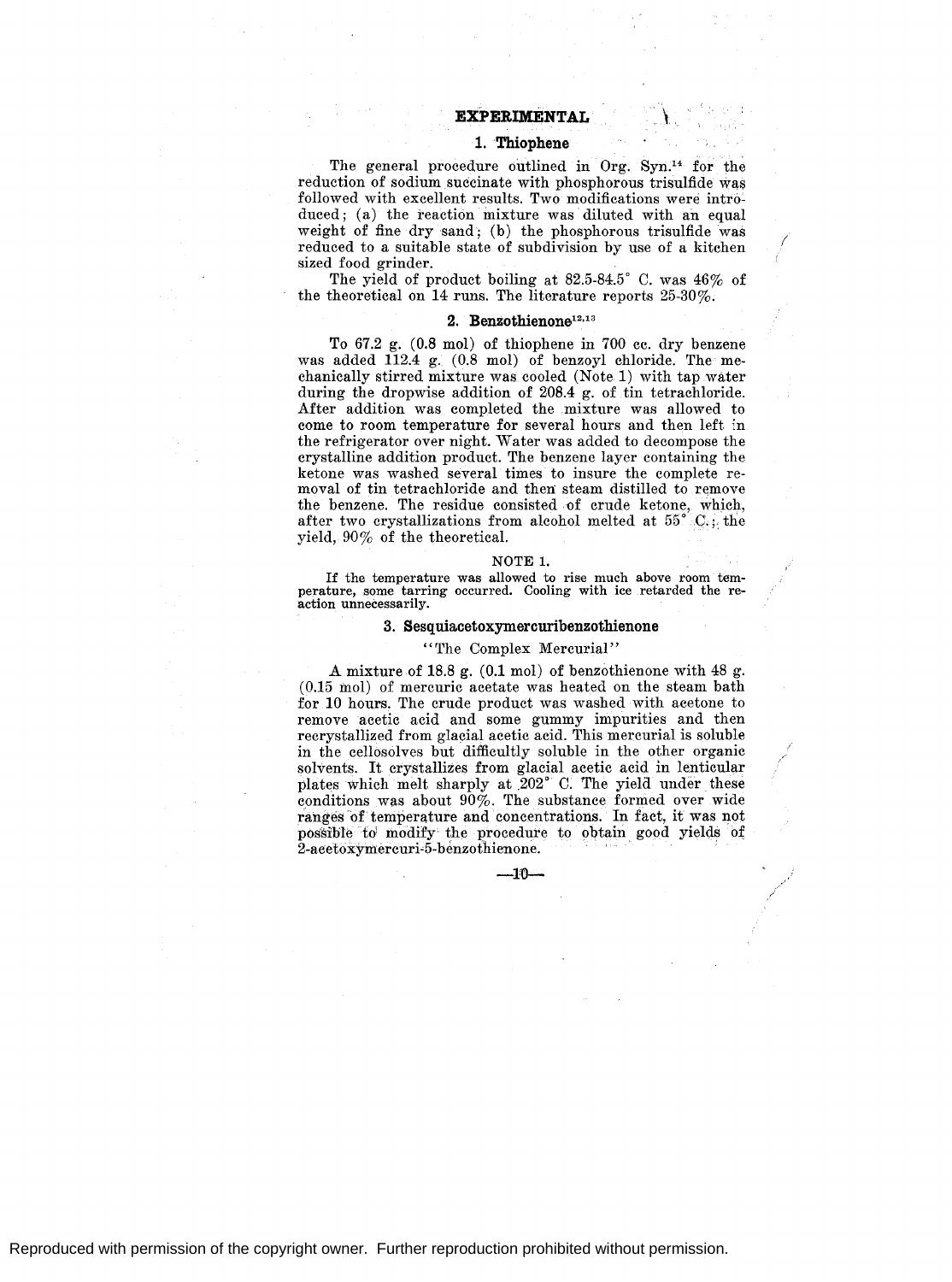Analysis: Subs., 0.1969, 0.2952 g.; Ba $SO_4$ , 0.0815, 0.1220 g. Subs., 0.0905, 0.0831 g.; HgS, 0.0551, 0.0503 g. Calcd. for  $C_{28}H_{22}O_8S_2H_{28}$ : S, 5.57%; Hg, 52.24%. Found: S, 5.69, 5.68%; Hg, 52.49, 52.19%.

#### **4.** 2-Acetoxymercuri~5-Benzothienone

This substance was present in the acetone washings from the preceding preparation and could be recovered by evaporation. Larger amounts were formed when molecular proportions of benzothienone and mercuric acetate were fused on the oil  $\alpha$  bath for 20 minutes at 150 $\degree$ . The melt thus obtained was cooled,  $\frac{N}{\sigma}$  extracted with cold acetone to remove gummy impurities and  $\sigma$  then extracted repeatedly with hot acetone. Dilution of the then extracted repeatedly with hot acetone. Dilution of the hot acetone extracts with water precipitated the mercurial. After recrystallization from methyl cellosolve, it melts without  $t_f$  darkening but with apparent decomposition at 187° C.

L Analysis: Subs., 0.1048, 0.1029 g.; HgS, 0.0544, 0.0538 g. Calcd. for  $C_{13}H_{10}O_3SHg$ : Hg,  $44.90\%$ . Found:  $44.76$ ,  $45.08\%$ .

# **5. 2-9Ioromercuri-5-Benzothienone**

To a'solution of 9.5 g. (0.05 mol) of benzothienone in 100 cc. of glacial acetic acid (Note 1) was added 8 g. (0.025 mol) of mercuric acetate and 6.8 g. (0.025 mol) of mercuric chloride. The mixture was refluxed gently. Within a few minutes a precipitate began to form and after one hour the reaction was complete. The precipitate was removed, dried, and recrystallized from ethyl cellosolve. By using the same samples of solvent repeatedly nearly quantitative yields are obtained of a product that is sufficiently pure for other syntheses. This mercurial crystallizes in bronze leaflets from ethyl cellosolve. It is very soluble in methyl cellosolve, practically insoluble in acetone, alcohol, acetic acid, benzene and the usual organic solvents. It melts sharply at  $242^{\circ}$ .

Analysis: Subs., 0.0888, 0.1117 g.; HgS, 0.0487, 0.0620 g. Calcd. for  $C_{11}H_7 O SClHg$ : Hg, 47.41%. Found: 47.29, 47.85%.

#### NOTE 1.

Ethyl cellosolve may be used as the reaction medium but the yield drops to about  $40\%$ .

# **6. 2-Iodo-5-Benzothienone. (Note 1)**

A. To a suspension of 4.23 g. (0.01 mol) 2-chloromercuri-5-benzothienone in 10. cc. of water was added 10 cc. of a normal (Note 2) iodine-potassium iodide solution. The mixture was warmed gently until the iodine color had disappeared. After cooling, the supernatant solution of potassium iodomercurate was removed by decantation. The residue was washed with water and then boiled with dilute potassium iodide solution to

 $-11$   $-$ 

# **335689**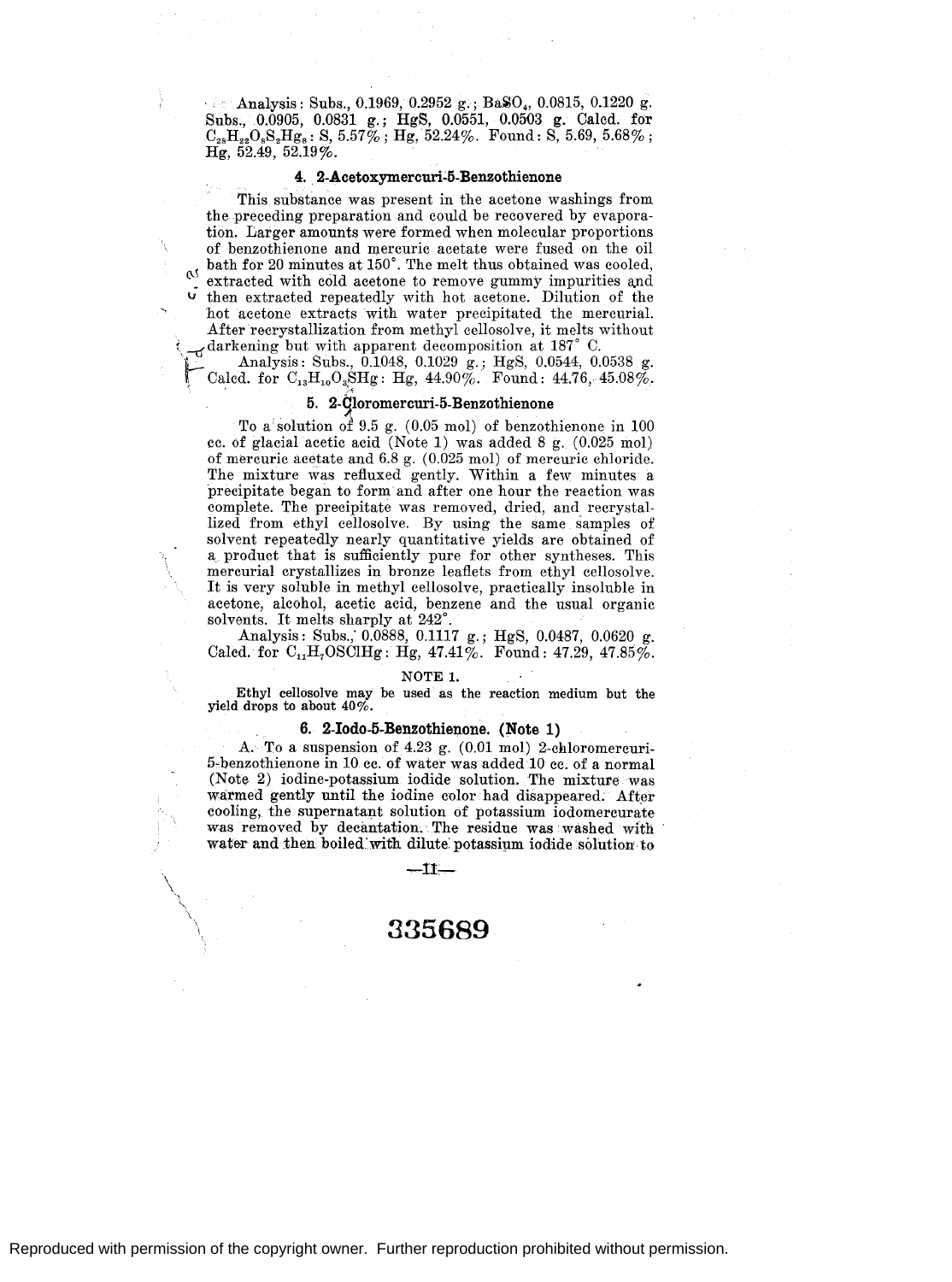'insure complete renwval of mercury salts. (Note 3.) The crude product was recrystallized from 95% ethanol. It crystallizes in long yellow needles melting at 129.5-130°. The yield is almost quantitative.

# NOTES

1. In sections 7, 9, 10, 17, 22, 25, 31, and 34 this same general procedure was followed and will not be repeated in detail.

2. The iodine-potassium iodide solution contained one mol of iodine and three mols of potassium iodide per liter. A solution prepared in this way is normal for the reaction:<br>  $R-Hg-X + I_2 + 3KI = R-I + K_2HgI_4 + KX$ 

3. Many investigators have used alcoholic solutions of iodine for the cleavage of mercurials and have encountered difficulty in separating mercuric iodide from the organic iodine compounds due to similar solubilities in organic solvents. This procedure accomplishes cleavage and separation in a single operation.

B. Friedel-Crafts Synthesis.

To a solution of 10.5 g. (0.05 mol) of iodothiophene and / 7 g. (0.05 mol) of benzoyl chloride in 40 cc. of dry benzene was added dropwise with stirring 13 g. (0.05 mol) of tin tetrachloride. A dark colored crystalline addition product separated slowly and after two hours at room temperature was removed by filtration and decomposed with water. The ketone was extracted with ether, decolorized with charcoal and evaporated to dryness. It was purified by crystallization from ethanol. The melting point, alone and mixed with the product from the mercurial, is 129.5-130° ; yield, 60% of the theoretical.

Analysis: Subs., 0.2103, 0.2238 g.; Agl, 0.1565, 0.1666 g. Calcd. for  $C_{11}H_{7}OSI$ : I, 40.41%. Found: 40.23, 40.24%.

#### **7. 2-Bromo-5-Benzothienone**

A. This substance was prepared by cleavage of 2-chloromercuri-5-benzothienone with a normal bromine-potassium bromide solution by the procedure described in section 6 A. When prepared in this way it has a brownish color which is removed with difficulty by repeated recrystallizations from ethanol. The yield is practically quantitative; m.p. 76°.

B. An alternative method of preparation is the direct bromination of benzothienone.

To a solution of 18.8 g. (0.1 mol) of benzothienone in 50 cc. of chloroform was added 16 g. (0.1 mol) of bromine. The mixture.was left at room temperature for one hour and then boiled under reflux. for 15-20 minutes. The solution was shaken with sodium thiosulfate and then with dilute alkali. After removal of the solvent chloroform by steam distillation \ the crude product was purified by recrystallization from  $95\%$ ethanol.. It crystallizes in cream colored elongated parallelo- \ grams. The melting point, alone and mixed. with the product

-r2'-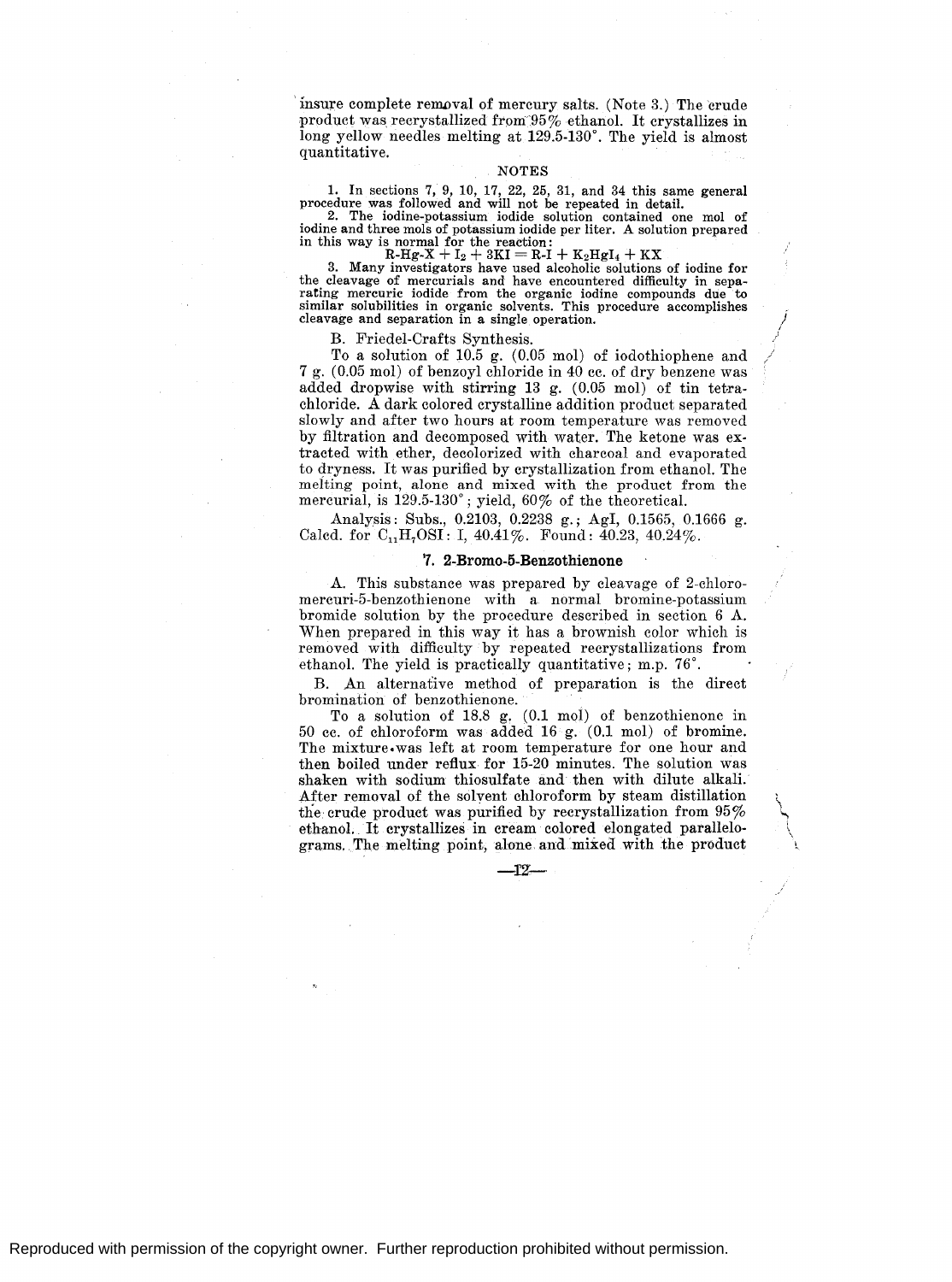from the mercurial, is  $76^\circ$ . The yield is  $65-70\%$  of the theoretical. Analysis: Subs., 0.2235, 0.2197 g.; AgBr, 0.1579, 0.1548 g.

Calcd. for  $C_{11}H_7OSBr$ : Br, 29.93%. Found: 30.06, 29.98%.

# **8. 2,3-Diacetoxymercuri-5-Benzothienone**

.A mixture of 11.5 g. (0.01 mol) of the" complex'' mercurial with 6.4 g. (0.02 mol) of mercuric acetate (Note **1)** and 50 cc. of methyl cellosolve was refluxed for three hours. The solution was filtered hot and refrigerated over night. The precipitate was removed, washed with hot water and recrystallized from methyl cellosolve. It crystallizes in indefinitely shaped micaceous plates which do not melt below 300° C. The yield is about 60% of the theoretical.

Analysis: Subs., 0.0808, 0.0897 g.; HgS, 0.0529; 0.0587 g. Calcd. for  $C_{15}H_{12}O_5SHg_2$ : Hg, 56.88%. Found: 56.45, 56.42%.

#### NOTE 1.

Double the theoretically required amount of mercuric acetate was used. Some of the excess was reduced to free mercury.

# **9. 2,3-Diiodo-5-Benzothienone**

This was obtained from the preceding mercurial by cleavage with iodine and potassium iodide. A mixture of 14 g. (0.02 mol) of the mercurial with 20 cc. of the normal iodinepotassium iodide solution was diluted with 20 cc. of water and heated until the color of iodine had disappeared. After thorough washing, the residue was dissolved in hot alcohol and filtered repeatedly through a charcoal mat. On cooling, the ketone separated as a viscous, gummy oil (Note 1). It was dried at 140° C. Since additional purification was not possible the purity of the ketone depended on the purity of the mercurial from which it was obtained.

Analysis: Subs., 0.1791, 0.2302 g.; AgI, 0.1792, 0.2302 g. Calcd. for  $C_{11}H_6OSI_2$ : I, 57.70%. Found: 54.08, 54.03%.

#### NOTE 1.

The oil is metastable and will persist for months. Crystallization was first induced by spontaneous evaporation of a methyl cellosolve solution. By seeding and frequent stirring the oil can be made to crystallize more or less completely within a week or two. The crystals melt in the range of 80-90°C. On account of the slowness with which equilibrium is reached and the questionable purity of the sample the melting point could. not be determined more accurately.

#### **10. 2,3-Dibromo-5-Benzothienone**

.A. This was obtained from the corresponding mercurial by use of a normal bromine-potassium bromide solution in exactly the same manner as the iodine analogue described in the preceding section. The yield is practically quantitative. It

 $-13-$ 

.,  $\checkmark$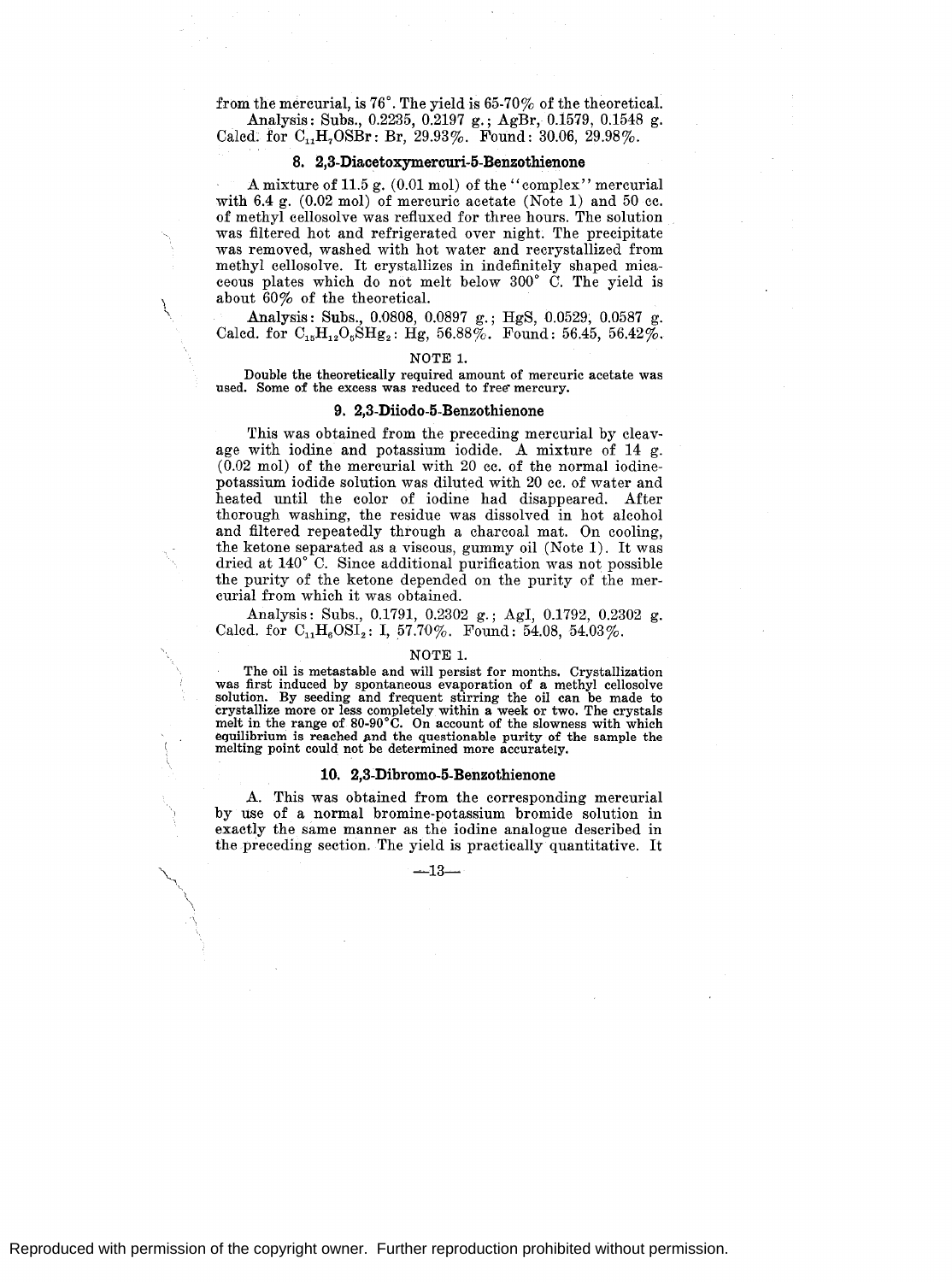happens to be a solid which crystallizes in cream colored plates. melting at 80° C.

B. Steinkopf<sup>11</sup> prepared this compound by direct bromination of benzothienone. It was more conveniently prepared by direct bromination of 2-bromo-5-benzothienone.

Five and four tenths g. (0.02 mol) of 2-bromo-5-benzothienone in a small flask was barely covered with liquid bromine. The mixture was left in the fume hood for 20 minutes at room temperature. The crude product, after washing with sodium thiosulfate solution, was recrystallized from ethanol. It melts at 80° C.; yield, about 70% of the theoretical. Since a mixed melting point with the product from the mercurial shows no depression, these are proved to be identical.

#### **11. 5-Benzothienyl-2-Dichloroarsine**

To 8.4 g. (0.02 mol) of 2-chloromercuri-5-benzothienone in a small flask was added 20 cc. (0.24 mol) of arsenic trichloride. The mixture was warmed gently for 2-3 minutes and then cooled. After removal of the precipitated mercuric chloride the excess of arsenic trichloride was distilled off on the water bath at 15 mm. The residue was dissolved in hot carbon tetrachloride and on cooling the dichloroarsine crystallized in greenish yellow prisms melting at 113° C.

Analysis: Subs., 0.1268, 0.1270 g.; AgCl, 0.1075, 0.1077 g. Calcd. for  $C_{11}H_7OSAsCl_2$ : Cl, 21.30%. Found: 20.97, 20.97%.

#### **12. 5-Benzothienyl-2-Arsineoxide**

Eight tenths g. of 5-benzothienyl-2-dichloroarsine was dissolved in 2 N sodium hydroxide, filtered through a charcoal mat and carefully acidified with dilute hydrochloride acid. The precipitate was repeatedly washed by decantation, filtered, washed with methyl alcohol and acetone and dried at 140° C. It is a white powder which does not melt or decompose below 300° C. The yield was 0.52 g. or 78% of the theoretical.

Analysis: Subs., 0.1244, 0.1244 g.; 17.90, 17.87 cc. of bromate solution.  $(1 \text{ cc.} = 0.001866 \text{ g. As}) \text{Calcd. for } C_{11}H_7O_2\text{SAs}:$ As,  $26.94\%$ . Found:  $26.85$ ,  $26.81\%$ .

#### **13. 5-Benzothienyl-2-Arsonic Acid**

To a solution of 3.33 g.  $(0.01 \text{ mol})$  of 5-benzothienyl-2dichloroarsine in 2 N sodium hydroxide was added an excess of 3% hydrogen peroxide. After 15-20 minutes the solution was acidified with dilute hydrochloric acid. The precipitated acid was recrystallized once from ethyl carbitol and several times froni boiling water. It crystallizes in large lustrous pearly flakes which melt at 360° C. and immediately decompose, It is practically insoluble in all available organic solvents:

 $-14-$ .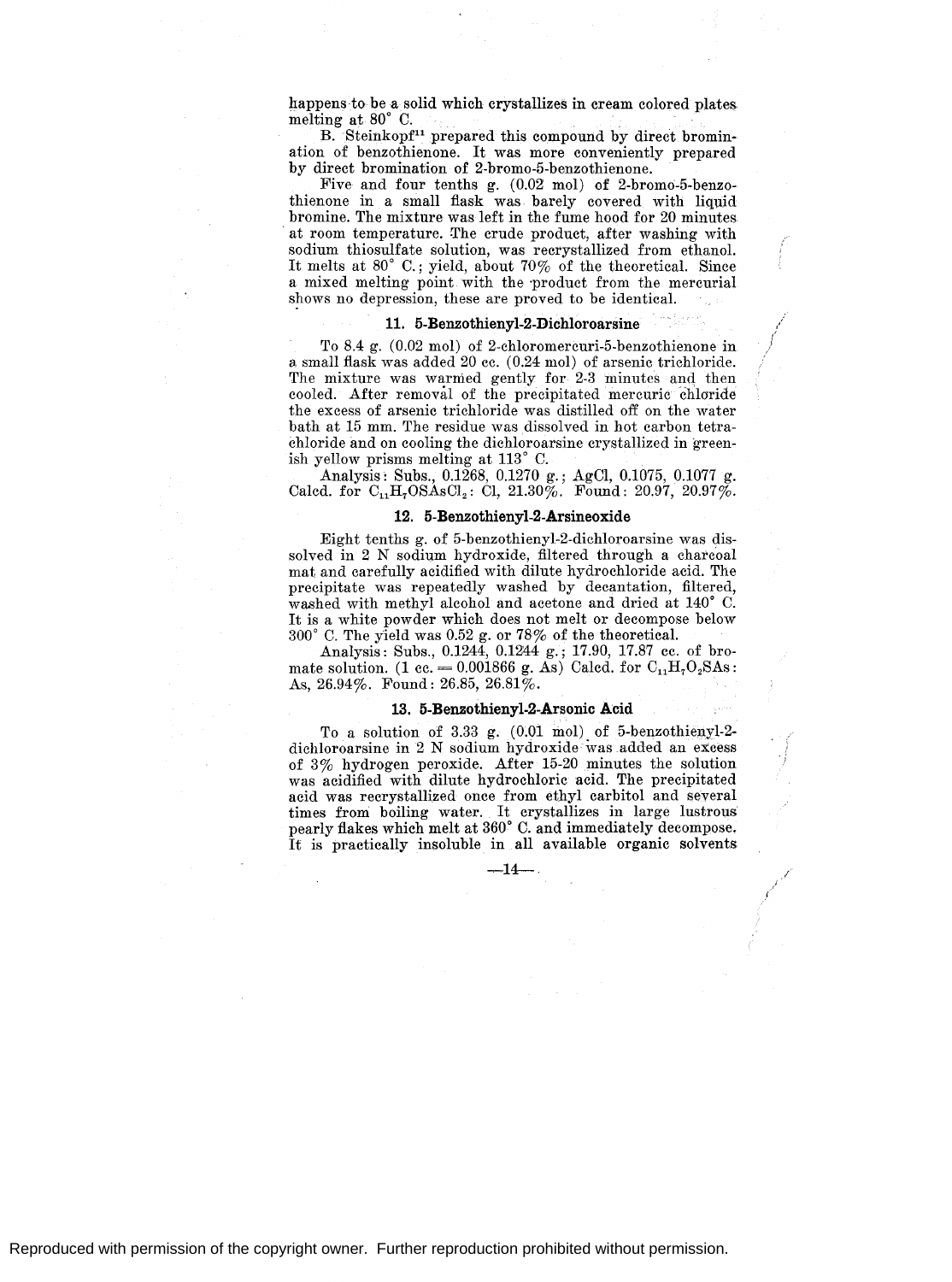~xcept ethyl carbitol, in which it is extremely soluble. It Ioses water readily.

Analysis: Subs., 0.1244, 0.1244 g.; 16.08, 16.14 cc. bromate solution (1 cc.  $= 0.001866$  g. As). Calcd. for C<sub>11</sub>H<sub>9</sub>O<sub>4</sub>SAs: As, 24.01 %. Found: 24.12, 24.21 %.

# **14. 5-Benzothienyl-2-Arsenic Oxide**

This was prepared by dehydration of the arsonic acid at 140° C.

Dehydration: Subs., 0.2032, 0.2032 g.; loss of  $H_2O$ , 0.0121, 0.0120 g. Calcd. for  $C_{11}H_7O_8SA_8.H_2O$ :  $H_2O$ , 5.77%. Found: 5.95,  $5.91\%$ .

### **15. o-Iodobenzothienone**

This substance was prepared from o-iodobenzoyl chloride and thiophene by the procedure described in section 2. It erystallizes from dilute alcohol (75-85%) in long cream colored needles melting at 61°; yield, 89% of the theoretical.

Analysis: Subs., 0.1077, 1049 g.; AgI, 0.0805, 0.0780 g. Calcd. for  $C_{11}H_7OSI$ : I, 40.41%. Found: 40.40, 40.19%.

#### **16. 2-Chloromercuri-5-o-Iodobenzothienone**

An intimate mixture of 12.4 g. (0.04 mol) of o-iodobenzothienone with 12.8 g. (0.04) of mercuric acetate was heated on an oil bath at 125° for an hour. The gummy mass, thus -obtained, was dissolved in acetone and the mercurial converted to the chloride salt by addition of excess of a concentrated aqueous solution of calcium chloride. This mixture was poured into water to complete precipitation of the mercurial and at the same time to remove calcium acetate. The crude product was dissolved in hot methyl cellosolve from which it crystallized in fine microscopic needles melting at 225° C.; yield, 70% -of the theoretical.

Analysis: Subs., 0.1173, 0.0887 g.; HgS, 0.0509 0.0381 g. Calcd. for  $C_1,H_6$  OSICIHg: Hg, 36.53%. Found: 37.41, 37.04%.

#### **17. 2-Iodo-5-o-Iodo benzothienone**

This was prepared by cleavage of the preceding mercurial in the usual manner with iodine and potassium iodide. It is a clear amber, viscous, gummy oil.

Analysis: Subs., 0.1356, 0.1113 g.; AgI, 0.1428, 0.1164 g. Calcd. for  $C_{11}H_6OSI_2$ : I, 57.70%. Found: 56.93, 56.53%.

# **18. 2-Iodo-3-Nitro-5-o-Iodobenzothienone**

To an ice cold solution of 2-iodo-5-o-iodobenzothienone in eoncentrated sulfuric acid was. slowly. added an excess of a

 $=15-$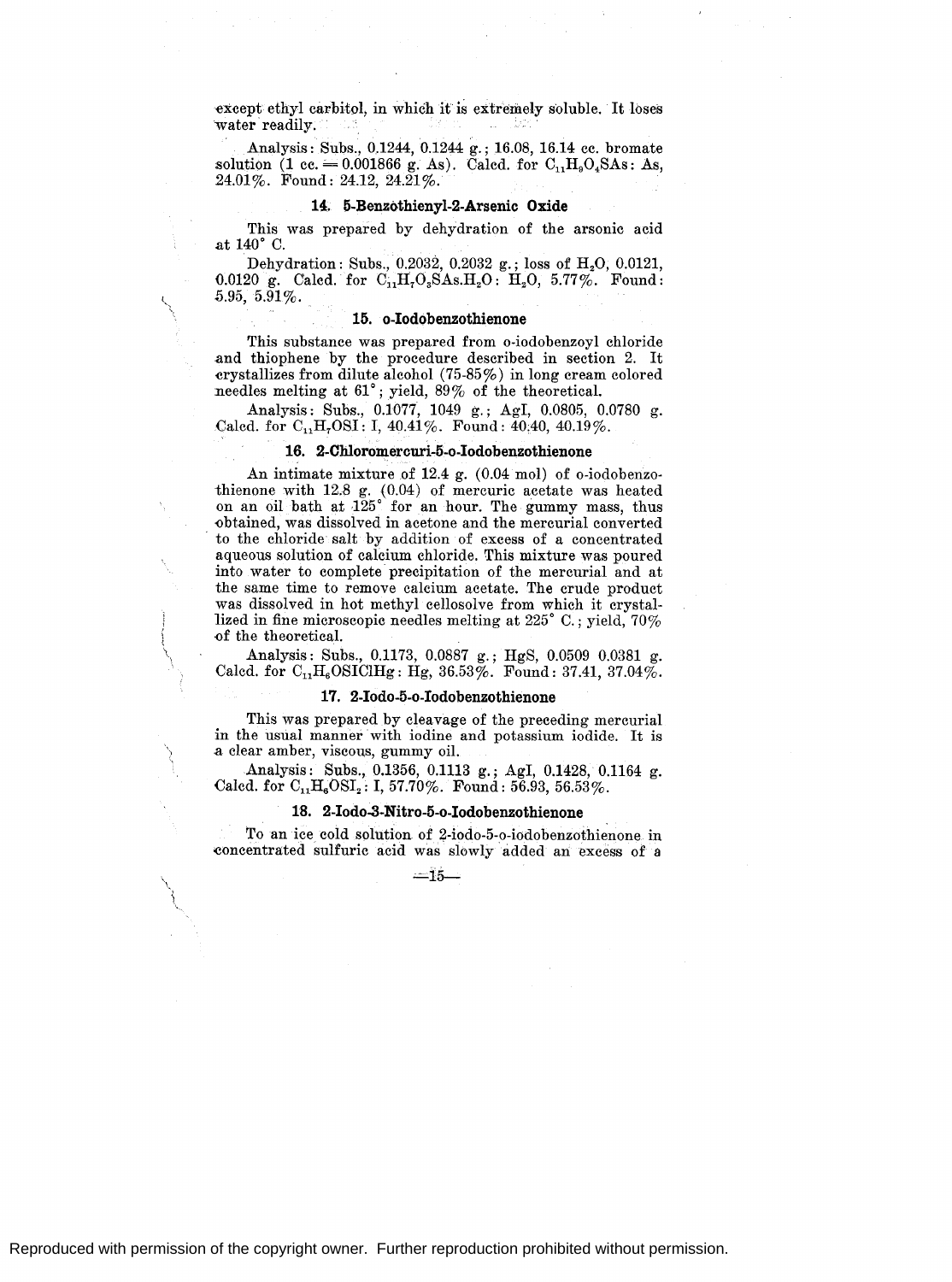mixture of concentrated nitric acid (sp. g. 1.4) and concentrated sulfuric acid. The mixture was shaken occasionally during fifteen minutes and then poured over cracked ice. Purification was accomplished by recrystallization from methyl alcohol. The purified product crystallizes in bronze prisms which melt at 138-9°.

Analysis: Subs., 0.2099, 0.2202 g.; Agl, 0;2046, 0.2136 g. Calcd. for  $C_{11}H_{5}O_{3}SNI_{2}$ : 52.35% I. Found: 52.69, 52.43%.

### **19. 2-Iodo-3-Nitro-5-Benzothienone**

This was made for use as a reference compound by nitration of 2-iodo-5-benzothienone. The reaction was carried out by the procedure described in the preceding section. This nitro compound crystallizes from methyl alcohol in clusters of yellow needles which melt at 168° 0.

Analysis: Subs., 0.1169, 0.1222 g.; Agl, 0.0764, 0.0794 g. Calcd. for  $C_1$ ,  $H_6O_3$ SNI: I, 35.35%. Found: 35.33, 35.12%

#### **20. m-Iodobenzothienone**

This was prepared with good yield from m-iodobenzoyl chloride and thiophene by the Friedel-Crafts reaction. It crystallizes from ethanol in glistening leaflets which melt at 48° 0.; yield, 75% of the theoretical.

Analysis: Subs., 0.1146, 0.1130 g.; Agl, 0.0860, 0.0850. Calcd. for  $C_{11}H_{7}OSI: I, 40.41\%$ . Found:  $40.56, 40.66\%$ .

# **21. 2-Chloromercuri-5-m-Iodobenzothienone**

The preparation by fusion of m-iodobenzothienone with mercuric acetate was exactly analogous to that of the ortho isomer. (16). This mercurial crystallizes from methyl cellosolve in microscopic needles which melt at 252°.

Analysis: Subs., 0.1045, 0.0996 g.; HgS, 0.0445, 0.0427 g. Calcd. for  $C_{11}H_6OSTCHg$ : Hg, 36.53%. Found: 36.72, 36.96%.

#### **22. 2-Iodo-5-m-Iodobenzothienone**

This was obtained by cleavage of the preceding mercurial with iodine and potassium iodide. It crystallizes from ethanol in clusters of yellowish needles which melt at  $109°$  C. The yield is nearly quantitative.

Analysis: Subs., 0.2128, 0.1959 g.; AgI, 0.2260, 0.2084 g. Calcd. for  $C_{11}H_6OSI_2$ : I, 57.70%. Found: 57.41, 57.50%.

#### **23. p-Iodobenzothienone**

This was prepared with very good yield from p-iodobenzoyl chloride and thiophene by the Friedel-Crafts reaction. It

**-16---.,**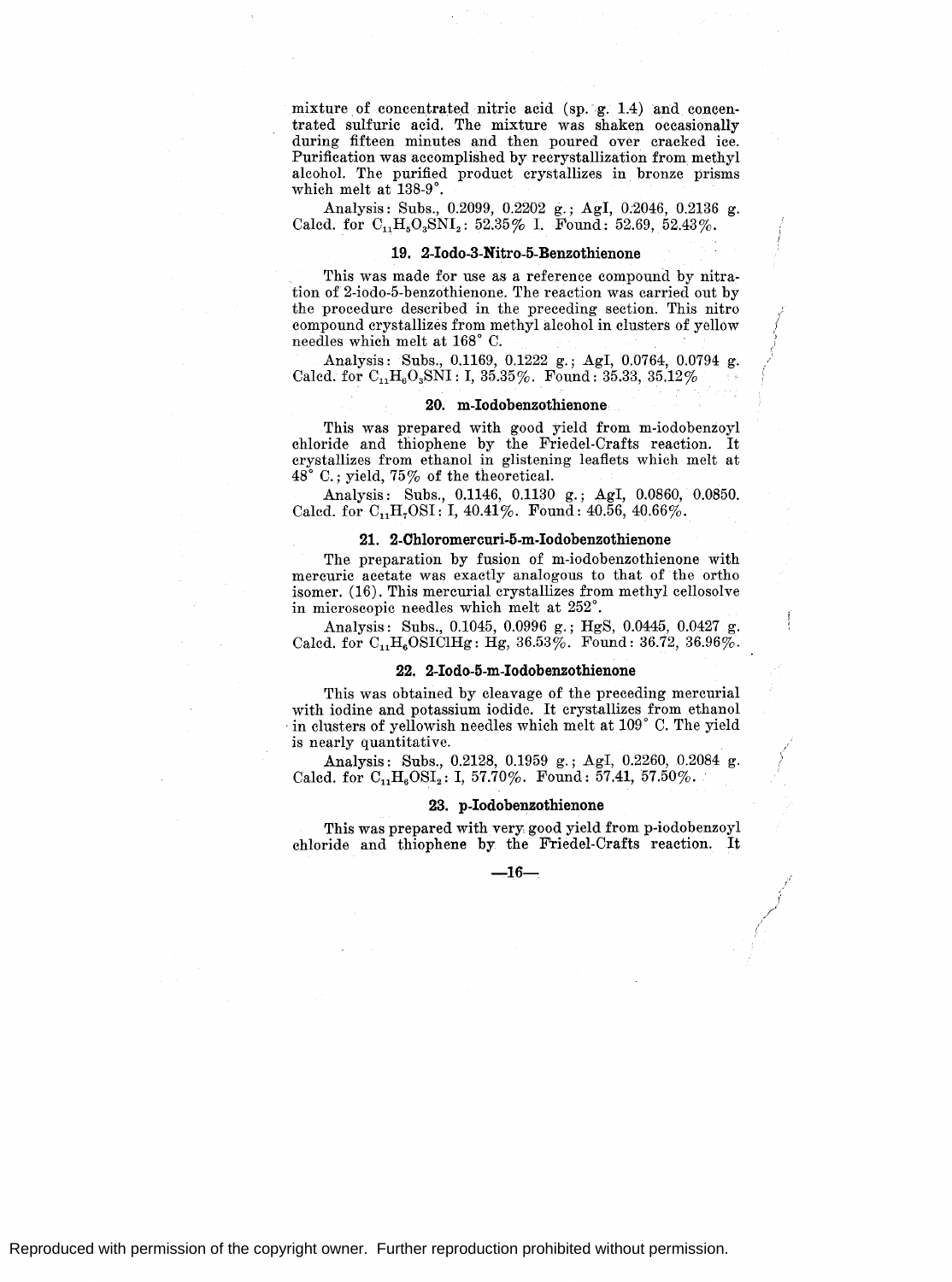crystallizes from 95% ethanol in yellow needles which melt at  $106.5^\circ$  C.

Analysis: Subs., 0.0709, 0.0831 g.; AgI, 0.0529, 0.0620 g. Calcd. for  $C_{11}H_7OSI$ : I, 40.41%. Found: 40.33, 40.33%.

#### **24.** 2-Chloromercuri~5-p-lodobenzothienone

This was. produced by action of a mixture of mercuric chloride and mercuric acetate on p-iodobenzothienone in glacial acetic acid solution. The same procedure was followed as in section 5. The yield did not exceed 50% of the theoretical. This substance crystallizes from. diacetone alcohol in microscopic needles which melt at 285° C. with decomposition.

.Analysis: Subs., 0.0796, 0.0856 g.; HgS, 0.0352, 0.0378 g. Calcd. for  $C_{11}H_6OSTCHg$ : Hg,  $36.53\%$ . Found:  $38.22$ ,  $38.08\%$ .

#### **25. 2-Iodo-5-p-lodobenzothienone**

Cleavage of the preceding mercuriai gave almost quantitative yields of this substance. It crystallizes from ethanol in yellow needles melting at 153° C.

Analysis: Subs., 0.0404, 0.0451 g.; Agl, 0.0432, 0.0482 g. Calcd. for  $C_{11}H_6OSI_2$ : I, 57.70%. Found: 57.80, 57.77%.

# **26. Acet0thienone12• 13**

To a solution of 16.8 g. (0.2 mol) of thiophene and 15.6 g. (0.2 mol) of acetyl chloride in 170 cc. of benzene was added dropwise with stirring 52 g. (0.2 mol) of tin tetrachloride. The mixture was cooled with tap water during the addition. At the end of two hours the crystalline addition product was decomposed with water. After removal of benzene by steam distillation, the ketone was steam distilled, dried over calcium chloride and redistilled. A product boiling at 213-214 ° C. was obtained in 90% yield.

#### **27. ?, ?-Diacetoxymercuri-5-Acetothienone**

Four g. (0.032 mol) of acetothienone was fused with 20 g. (0.064 mol) of mercuric acetate at 150° C. for 30 minutes. Extraction with acetone left a yellowish brown powder; yield, 80% of the theoretical.

Analysis: Subs., 0.0622, 0.0620 g.; HgS, 0.0447, 0.0446 g. Calcd. for  $C_{10}H_{10}O_5\dot{S}Hg_2$ : Hg, 62.37%. Found: 61.97, 62.02%.

# **28. 2-Chloromercuri-5-Acetothienone**

A solution of 6.3 g. (0.05 mol) of acetothienone, 6.8 g. (0.025 mol) of mercuric chloride and 8 g. (0.025 mol) of mercuric acetate in 50 cc. of glacial acetic acid was refluxed for 30 minutes. Considerable insoluble precipitate formed and

-17-

 $\mathcal{N}$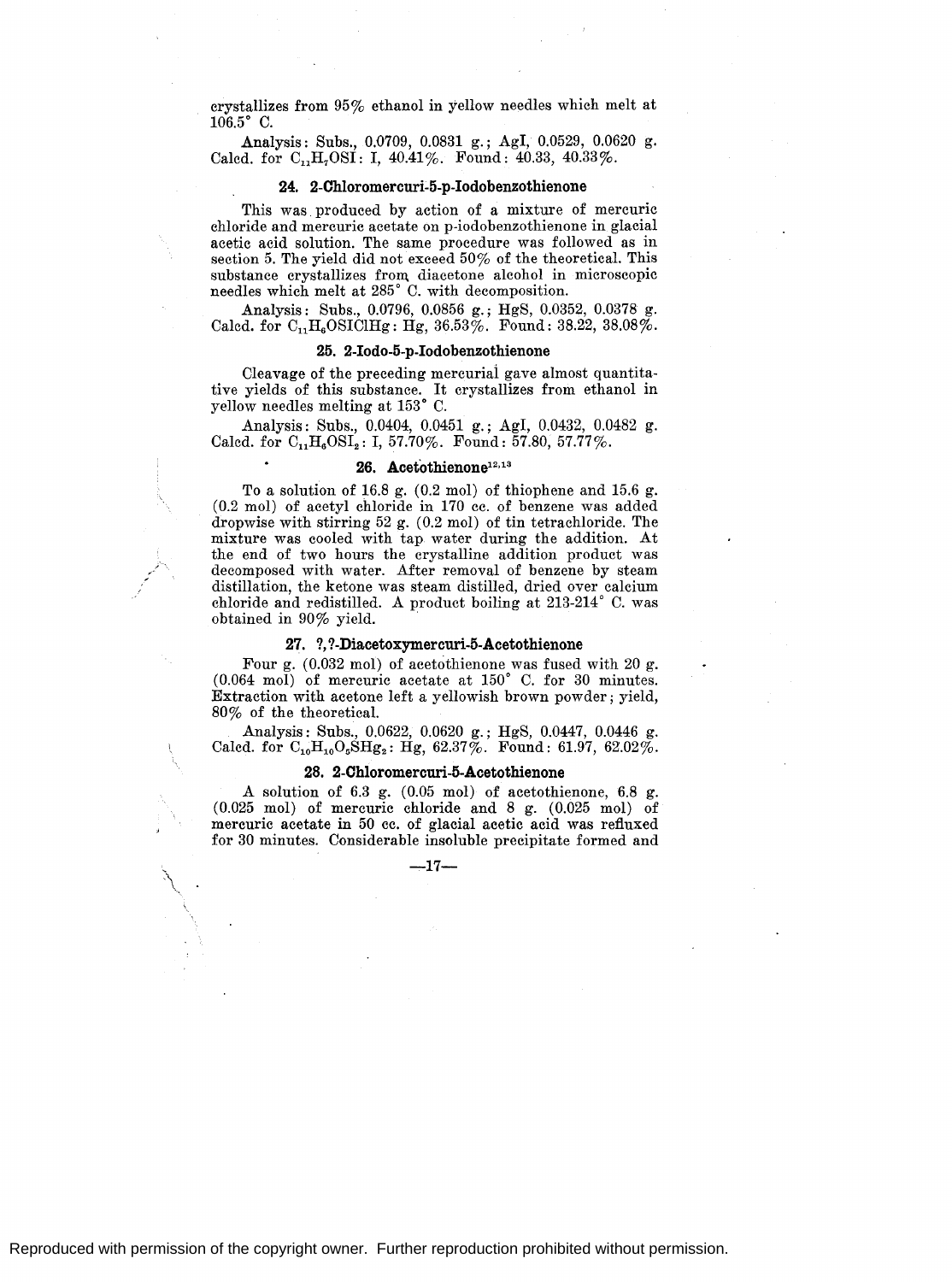was filtered off. On standing over night more precipitate formed. This was partially soluble in methyl cellosolve. The soluble part was recrystallized from a mixture of methyl cellosolve and ethanol. It was probably a mixture of monomercurials. Cleavage with iodine and potassium iodide yielded some 2-iodo-5-acetothienone, which was steam distilled from the mixture and identified by means of its melting point and a mixed melting point with an authentic sample.

Analysis: Subs., 0.1170 g.; HgS, 0.0784 g. Calcd. for  $C_6H_5OSCiHg$ : Hg, 55.54%. Found: 57.78%.

## **29. ?, ?-Dichloromercuri"5-Acetothienone**

A solution of 3.15 g. (0.025 mol) of acetothienone, 6.8 g. (0.025 mol) of mercuric chloride and 8 g. (0.025 mol) of mercuric acetate in 30 cc. of ethylene glycol diethyl ether was refluxed for two hours. The mercurial separated as an insoluble precipitate; yield, 85% of the theoretical. Cleavage with iodine and potassium iodide gave an amber oil of unknown structure. The  $\varphi$ -diiodide (Sec 31) is a crystalline solid.

Analysis: Subs., 0.1257 g.; HgS, 0.1019 g. Calcd. for  $\rm C_6H_4 OSCI_2Hg_2 \colon Hg, 67.29\%.$  Found:  $67.34\%.$ 

#### **30. w-Dichloromercuriacetothienone**  ... ~-.

i

I  $\mathfrak{l}$ 

\\ '\.

\

\  $\lambda$  $\lambda$ 

A white, insoluble precipitate formed when a solution containing 6.3 g. (0.05 mol) of acetothienone, 68 g. (0.25 mol) of mercuric chloride and 41 g. (0.5 mol) of sodium acetate in 500 cc. of ethanol was left at room temperature for six weeks. The crude product weighed 57 g. Purification was not possible. The mercury content was approximately that required for a. trichloromercuri derivative. It was shown by cleavage with iodine and potassium iodide that there were only two carbonmercury linkages.

#### 31.  $\omega$ -Diiodoacetothienone

This was obtained from the foregoing mercurial by cleavage with iodine and potassium iodide. It crystallizes from ethanol in yellow prisms which melt at 88-89° C. The substance is rather unstable and eventually decomposes.

Analysis: Subs., 0.1111, 0.1751 g.; Agl, 0.1387, 0.2188 g. Calcd. for  $C_6H_4OSI_2$ : I, 67.17%. Found: 67.48, 67.54%.

# **32. 2-Iodo-5-Acetothienone**

This was prepared by the Friedel-Crafts reaction. To a solution of  $10.\overline{5}$  g.  $(10.5 \text{ mol})$  of iodothiophene and 6 g.  $(0.05$ mol) of acetic anhydride in 22 cc. of benzene was added dropwise 13 g.  $(0.05 \text{ mol})$  of tin tetrachloride diluted with 8 cc. of

-18 $-$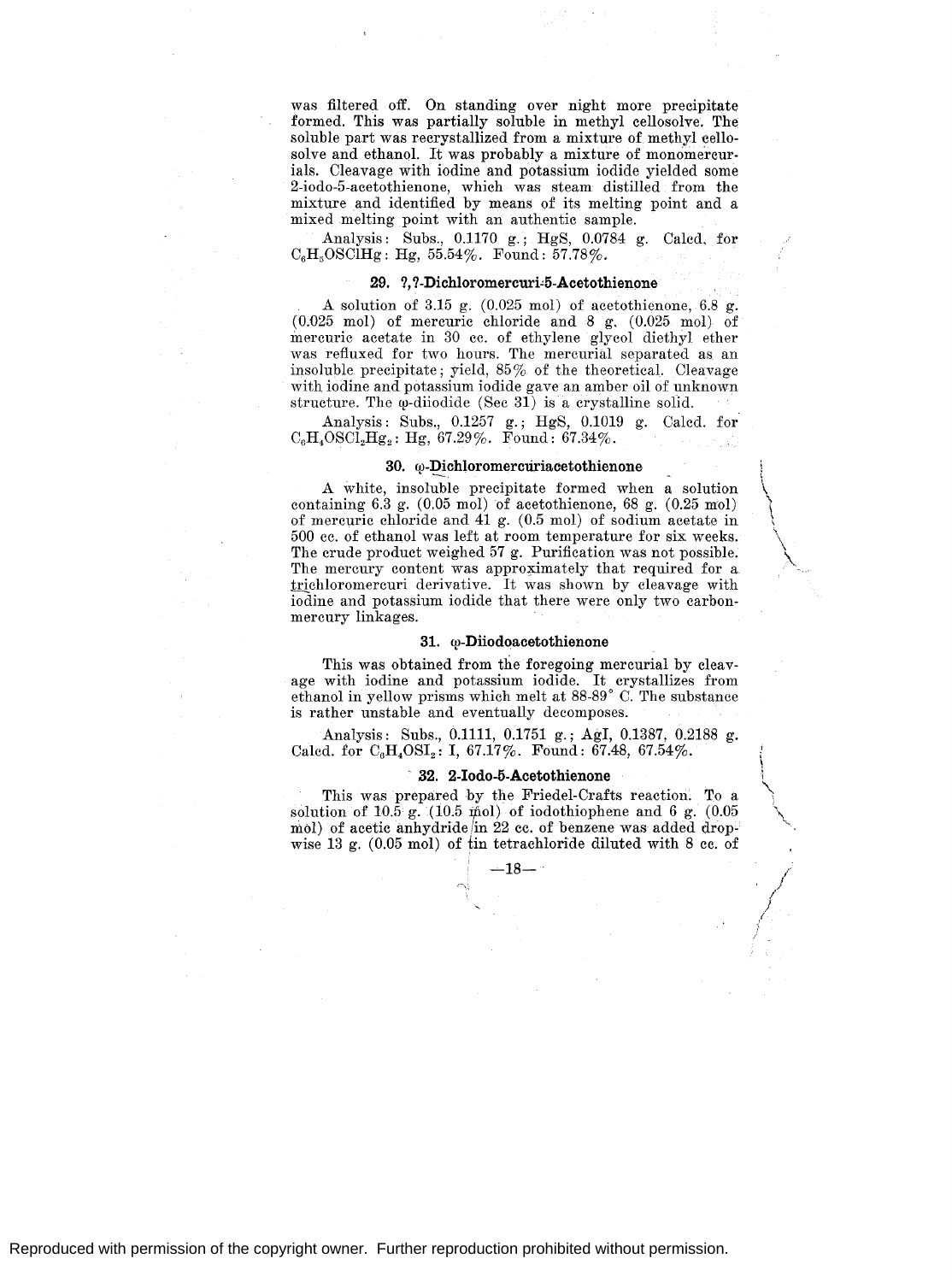benzene. The mixture was stirred and cooled during the addition. After standing over night at room temperature, ice was added to decompose the addition complex. The mixture was neutralized with 60 cc. of 5 N sodium hydroxide and steam distilled. The yield was 9.5 g. or  $75\%$  of the theoretical. The product melts at 129° C., in agreement with the accepted melting point.

# 33. 2-Iodo-5- $\omega$ -Dichloromercuriacetothienone

Mercuration of 2-iodo-5-acetothienone in a buffered alcoholic solution was carried out by the procedure described in section 30. The mercurial is nearly white when prepared in the dark but turns yellow when exposed to the light. It decomposes at 246° C. The mercury content is approximately that required by theory for a trichloromercuri derivative. It has been shown by cleavage with iodine and potassium iodide that there are. only two carbon-mercury linkages.

#### **34. 2-Iodo-5-cv-Diiodoacetothienone**

This was prepared by cleavage of the preceding mercurial with iodine and potassium iodide. It crystallizes from ethanol in yellow brown prisms which melt at 132-3° C. It is unstable and slowly decomposes on standing.

Analysis: Subs., 0.1761, 0.2147 g.; AgI, 0.2434, 0.2960 g. Calcd. for  $C_6H_3OSI_3$ : I, 75.57%. Found: 74.71, 74.53%.

## **35.** *'!,* **'!-Dichloromercuri-5-Nitrothiophene**

.A solution of 2.6 g. (0.02 mol) of nitrothiophene, 3.2 g. (0.01 mol) of mercuric acetate and 2.7 g. (0.01 mol) of mercuric chloride in 30 cc. of glacial acetic acid was refluxed for two hours. A yellow brown precipitate formed which darkened on exposure to light.

.Analysis: Subs., 0.0633 g.; HgS, 0.0495 g. Calcd. for  $C_4HO_2SNC1_2Hg_2$ : Hg, 66.94%. Found: 67.43%.

#### **36. '!-Chloromercuri-5-Nitrothiophene**

.A solution of 6.5 g. (0.05 mol) of nitrothiophene, 8 g. (0.025 mol) of mercuric acetate and 6.9 g. (0.025 mol) of mercuric chloride in 100 cc. of ethanol was refluxed for two hours. The solution was filtered hot and diluted with water. After standing over night the crystalline precipitate was filtered off and extracted with diethyl ether to remove the unchanged nitrothiophene. Yield, 25%.

.Analysis: Subs., 0.0924 g.; HgS, 0.0595 g. Calcd. for  $C_4H_2O_2SNCIHg: Hg, 55.08\%.$  Found: 55.52%.

 $-19-$ 

\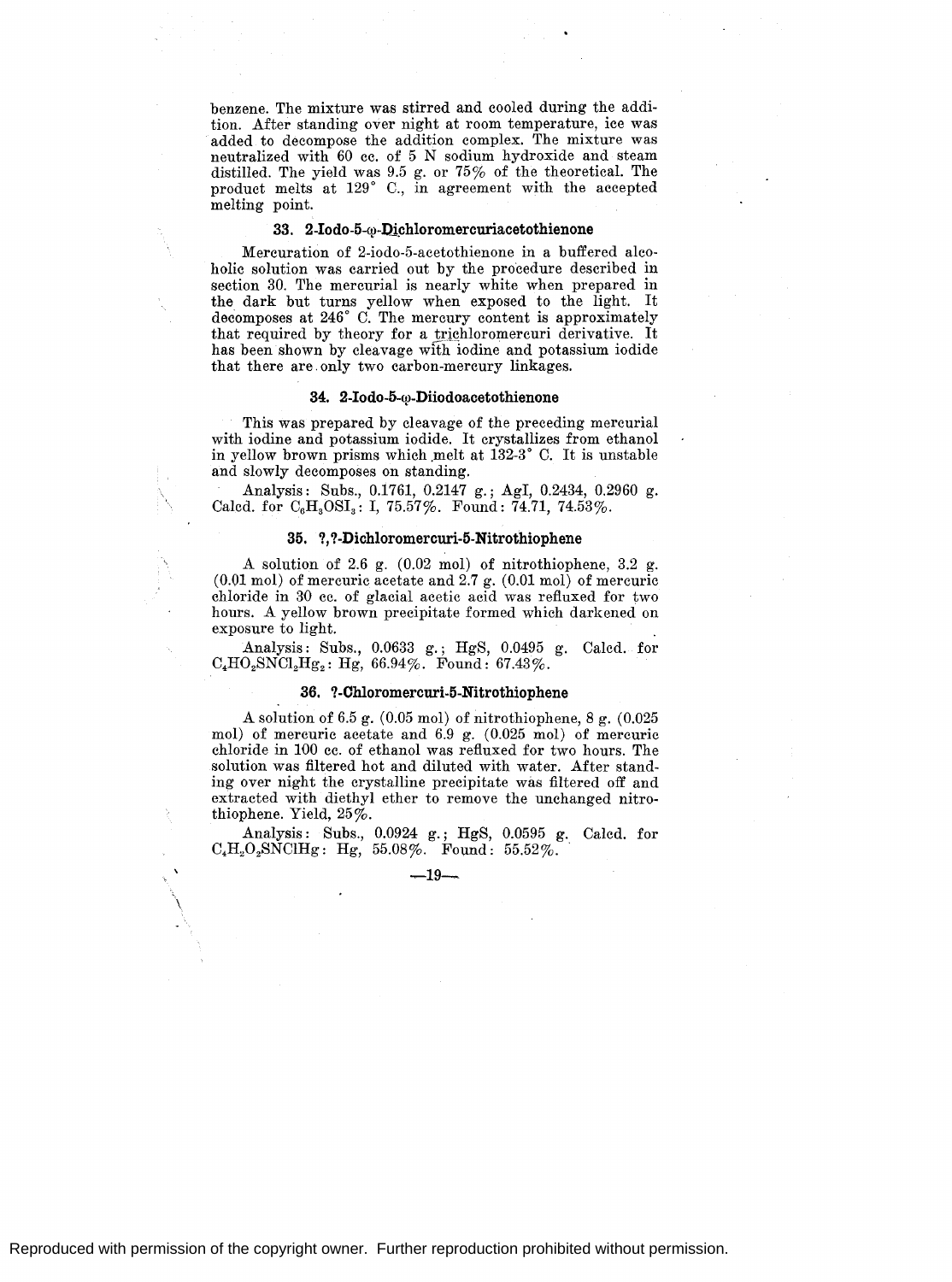Arsenic was determined by the potentiometric method of Cislak and Hamilton<sup>15</sup>.

Ionizable chlorine of the dichloroarsine was determined gravimetrically by precipitating silver chloride from an alcoholic solution of the arsenical.

Nuclear halogen was determined gravimetrically by the Carius16 method. This gave reasonably good results with all types of halogen compounds. The sample was oxidized with fuming nitric acid in the presence of silver nitrate in a sealed pyrex tube heated to 300° C.

The method of Willard and Thompson<sup>17</sup> gave erratic results with compounds having halogen attached to the thiophene nucleus. In these cases a sublimate formed in the neck of the digestion bask and could not be decomposed with fuming sulfuric acid.

A similar sublimate formed during the digestion of the arsenicals but apparently no arsenic was lost.

Sulfur was determined gravimetrically as barium sulfate by the Carius<sup>18</sup> method.

Mercury was determined as follows: Approximately onetenth of a gram sample was weighed accurately and transferred to a 125 cc. conical flask. The sides of the flask were washed down with 5 cc. of ethanol and 1 cc. of concentrated hydrobromic acid was added. The mixture was warmed gently until all was in solution, care being taken not to boil the solution too vigorously since mercury salts are volatile with alcohol. The solution was diluted with ethanol and water to a volume of 40 cc., saturated with hydrogen sulfide, and the mercury weighed as mercuric sulfide. The amount of ethanol in the solution varied from 50 to 80%, depending on the solubility of the organic part of the substance being analyzed. This method gave good results only if the mercurial was easily cleaved by hydrobromic acid.

 $\ddot{\phantom{0}}$  $\setminus$ \

*,/* 

The thermometer used in the determination of melting points was compared with a 200 degree Bureau of Standards thermometer. The correction was found to be negligible.

 $-20-$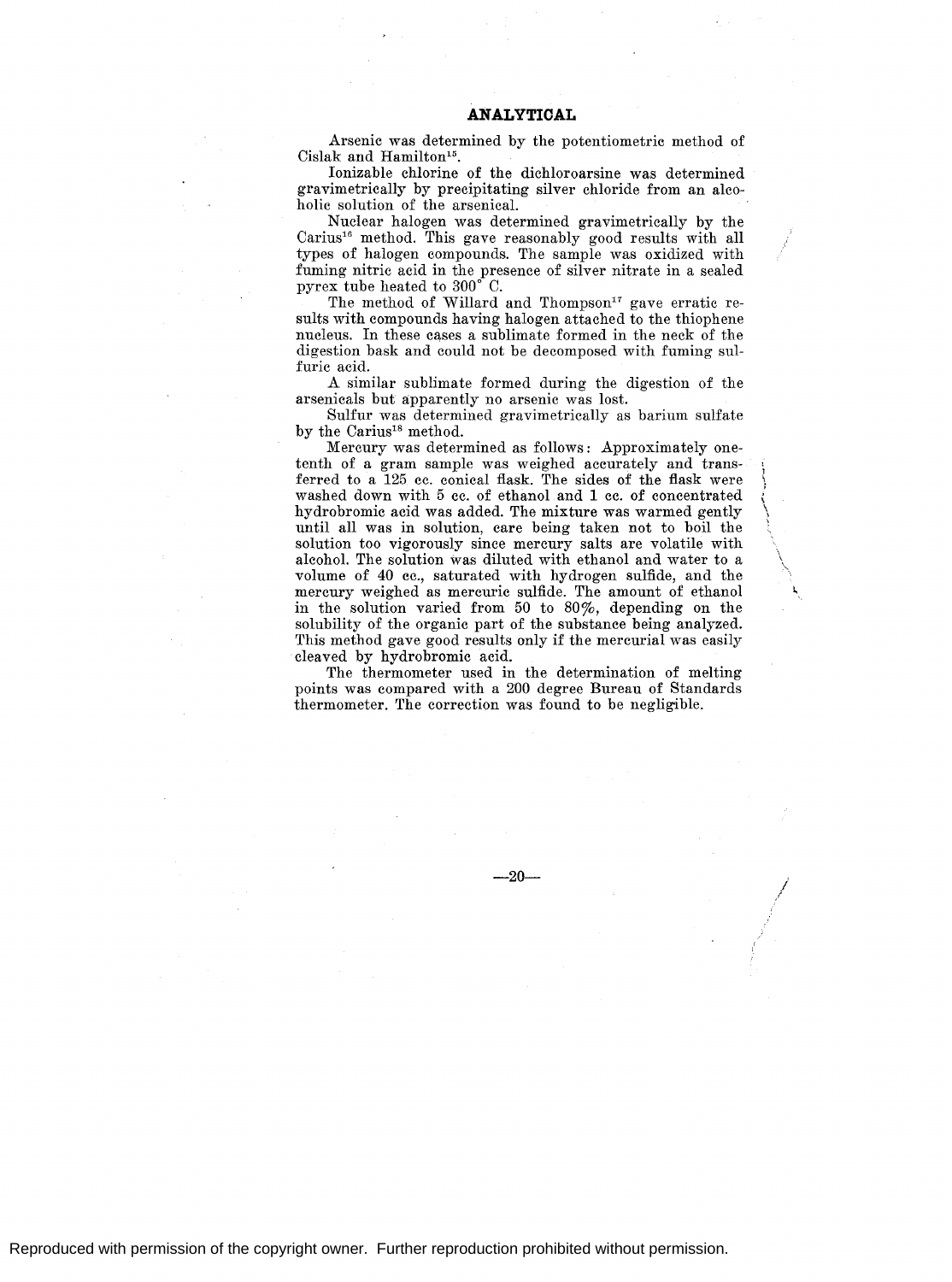The Friedel-Crafts reaction has been used in the preparation of thiophene ketones, some of which were hitherto unknown. Certain limitations of the reaction have been noted.

The mercuration of thiophene ketones has been systematically investigated for the first time. Many new halogen deriyatives of benzothienone have been synthesized. These were employed in the elucidation of the structure of a complex mercurial derived from this ketone.

A new modification of an old reaction has been developed whereby benzothienone can be mercurated quickly and almost quantitatively. Interesting derivatives of this little known ketone have been synthesized. Chief among these are the previously inaccessible arsenicals, reasonably stable, well defined substances, which should merit further consideration.

The mercuration of acetothienone is complicated by the presence of the reactive alpha hydrogens of the side chain. Although several mercurials have been obtained, true aromatic substitution has not been achieved successfully.

The fact that two mercurials have been prepared from nitrothiophene is contrary to the observation of an earlier investigator who said, "2-Nitrothiophen mit Sublimat reagieren nicht. ''

 $\frac{1}{2}$